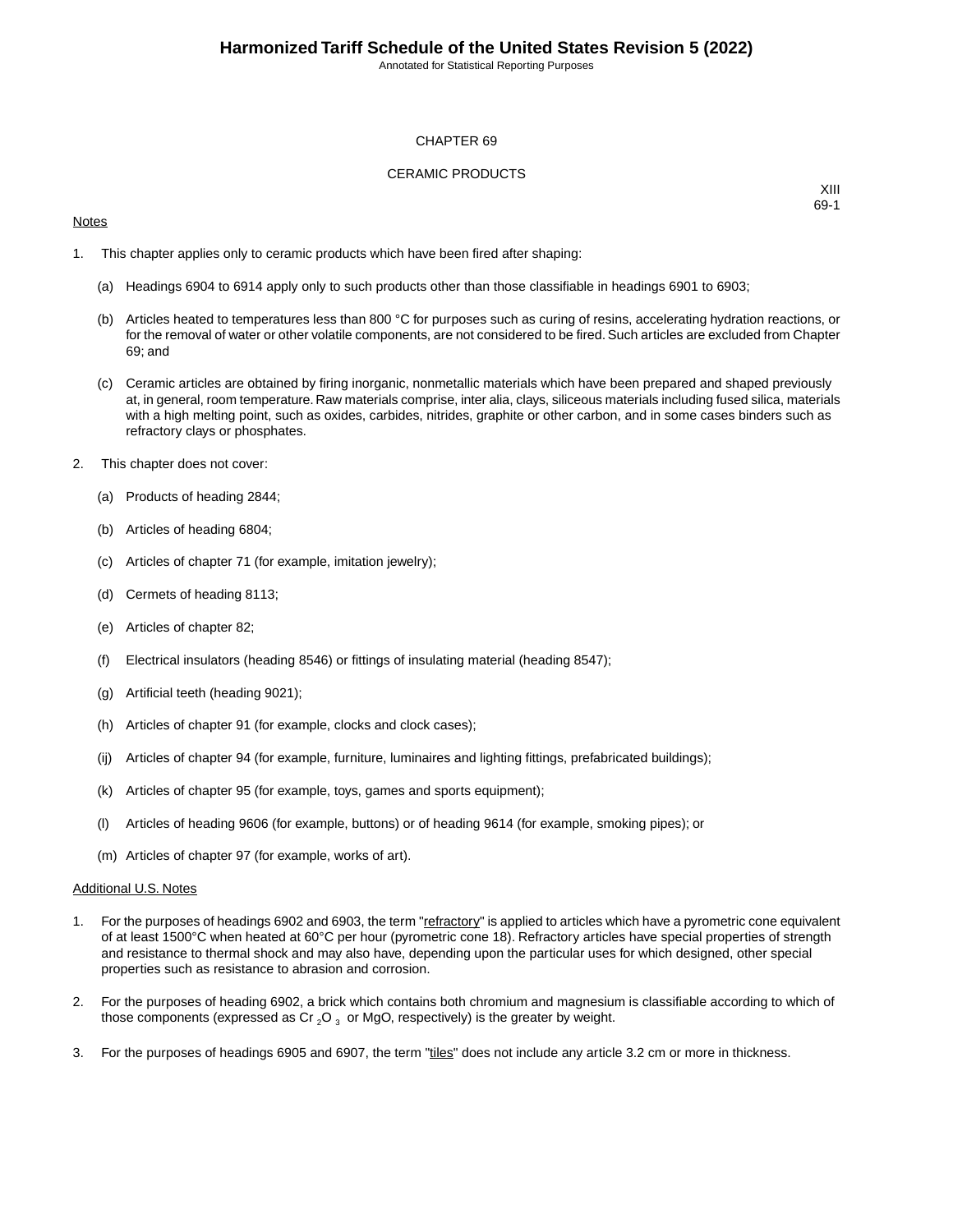- 5. For the purposes of headings 6909 through 6914:
	- (a) The terms "porcelain,""china" and"chinaware"embrace ceramic ware (other than stoneware), whether or not glazed or decorated, having a fired white body (unless artificially colored) which will not absorb more than 0.5 percent of its weight of water and is translucent in thicknesses of several millimeters. The term"stoneware" as used in this note, embraces ceramic ware which contains clay as an essential ingredient, is not commonly white, will absorb not more than 3 percent of its weight of water, and is naturally opaque (except in very thin pieces) even when absorption is less than 0.1 percent.
	- (b) The term "bone chinaware" embraces chinaware or porcelain the body of which contains 25 percent or more of calcined bone or tricalcium phosphate.
	- (c) The term "earthenware" embraces ceramic ware, whether or not glazed or decorated, having a fired body which contains clay as an essential ingredient, and will absorb more than 3 percent of its weight of water.
	- (d) The water absorption of a ceramic body shall be determined by ASTM test method designated C373 (except that test specimens may have a minimum weight of 10 g, and may have one large surface glazed).
- 6. For the purposes of headings 6911 and 6912:
	- (a) The term "*available in specified sets*" embraces plates, cups, saucers and other articles principally used for preparing, serving or storing food or beverages, or food or beverage ingredients, which are sold or offered for sale in the same pattern, but no article is classifiable as being "available in specified sets" unless it is of a pattern in which at least the articles listed below in (b) of this note are sold or offered for sale.
	- (b) If each of the following articles is sold or offered for sale in the same pattern, the classification hereunder in subheadings 6911.10.35, 6911.10.37, 6911.10.38, 6912.00.35 or 6912.00.39, of all articles of such pattern shall be governed by the aggregate value of the following articles in the quantities indicated, as determined by the appropriate customs officer under section 402 of the Tariff Act of 1930, as amended, whether or not such articles are imported in the same shipment:
		- 12 plates of the size nearest to 26.7 cm in maximum dimension, sold or offered for sale,
		- 12 plates of the size nearest to 15.3 cm in maximum dimension, sold or offered for sale,
		- 12 tea cups and their saucers, sold or offered for sale,
		- 12 soups of the size nearest to 17.8 cm in maximum dimension, sold or offered for sale,
		- 12 fruits of the size nearest to 12.7 cm in maximum dimension, sold or offered for sale,
		- 1 platter or chop dish of the size nearest to 38.1 cm in maximum dimension, sold or offered for sale,
		- 1 open vegetable dish or bowl of the size nearest to 25.4 cm in maximum dimension, sold or offered for sale,
		- 1 sugar of largest capacity, sold or offered for sale,
		- 1 creamer of largest capacity, sold or offered for sale.

If either soups or fruits are not sold or offered for sale, 12 cereals of the size nearest to 15.3 cm in maximum dimension, sold or offered for sale, shall be substituted therefor.

- (c) The percentage of water absorption of cast and jiggered ceramic articles of the same pattern, which are "available in specified sets" and which are imported together in a ratio of at least 5 jiggered articles to 1 cast article in the same shipment shall be the average water absorption of such cast and jiggered articles, of the same pattern in the shipment, which average absorption shall be deemed to be equivalent to 5 percent of the water absorption of a representative sample of such cast articles plus 95 percent of the water absorption of a representative sample of such jiggered articles.
- 7. For the purposes of headings 6911, 6912 and 6913, those provisions which classify merchandise according to the value of each "article," an article is a single tariff entity which may consist of more than one piece. For example, a vegetable dish and its cover, or a beverage pot and its lid, imported in the same shipment, constitute an article.

#### **Statistical Notes**

- 1. For the purposes of headings 6904 and 6905, a "heat insulating" article, whether or not shaped, is one having a specific gravity of 1.2 or less and designed to impede or resist the flow of heat at temperatures above 870°C.
- 2. For the purposes of heading 6904:
	- (a) The term "solid bricks" refers to bricks containing not more than 25 percent voids.
	- (b) The term "hollow bricks" refers to bricks containing more than 25 percent voids.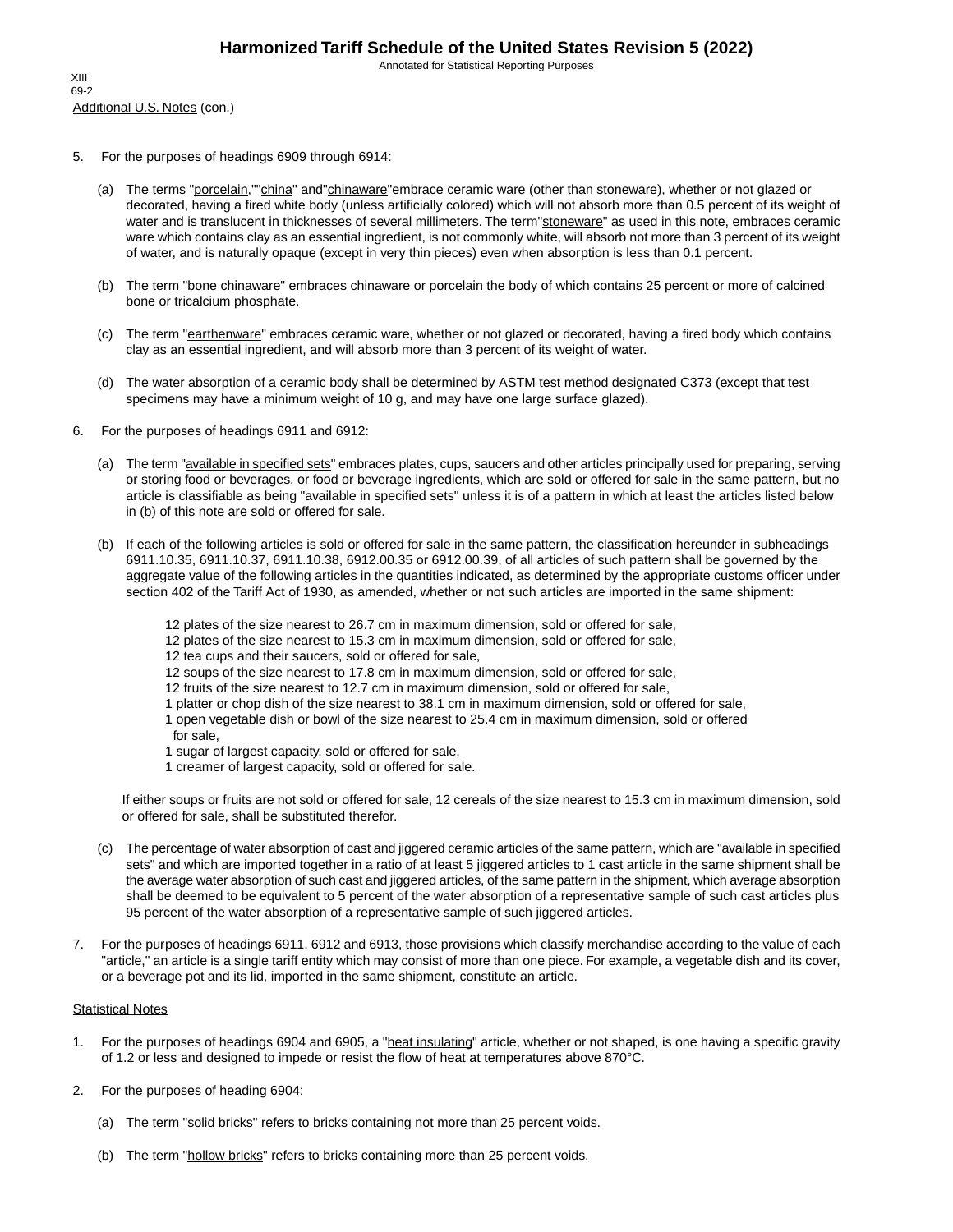#### Compiler's Note

The provisions of subchapter II of chapter 99 (Miscellaneous Tariff Bills or MTBs), the provisions of the Generalized System of Preferences (GSP) found in General Note 4 and most product exclusions from the additional tariffs on products of China in subchapter III of chapter 99 expired on December 31, 2020. However, no endnotes or footnotes relating to these provisions have been deleted as of the issue date of this edition.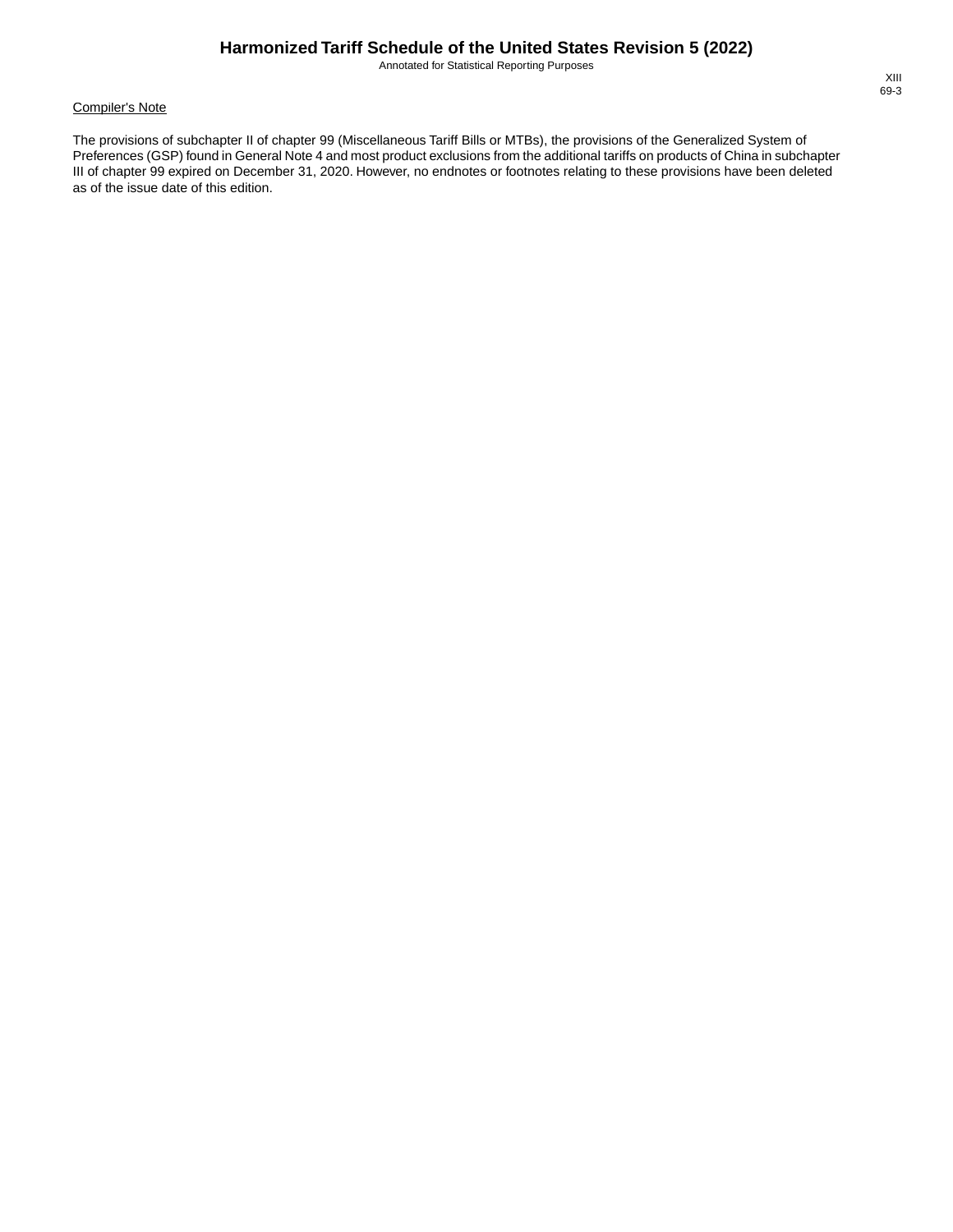Annotated for Statistical Reporting Purposes

| Heading/      | Stat.       |                                                                                                                                                                                                                                               | Unit           |                    | <b>Rates of Duty</b> |                |
|---------------|-------------|-----------------------------------------------------------------------------------------------------------------------------------------------------------------------------------------------------------------------------------------------|----------------|--------------------|----------------------|----------------|
| Subheading    | Suf-<br>fix | <b>Article Description</b>                                                                                                                                                                                                                    | of<br>Quantity | General            | Special              | $\overline{2}$ |
|               |             | I. GOODS OF SILICEOUS FOSSIL MEALS OR OF SIMILAR<br>SILICEOUS EARTHS, AND REFRACTORY GOODS<br>6901.00.00   00   Bricks, blocks, tiles and other ceramic goods of siliceous fossil                                                             |                |                    |                      |                |
|               |             | meals (for example, kieselguhr, tripolite or diatomite) or of                                                                                                                                                                                 |                |                    |                      | 30%            |
| 6902          |             | Refractory bricks, blocks, tiles and similar refractory ceramic<br>constructional goods, other than those of siliceous fossil meals<br>or similar siliceous earths:                                                                           |                |                    |                      |                |
| 6902.10       |             | Containing by weight, singly or together, more than 50<br>percent of the elements magnesium, calcium or chromium,<br>expressed as MgO, CaO or $Cr_2O_3$ :                                                                                     |                |                    |                      |                |
| 6902.10.10 00 |             |                                                                                                                                                                                                                                               |                |                    |                      | 13%            |
| 6902.10.50 00 |             |                                                                                                                                                                                                                                               |                |                    |                      | 30%            |
| 6902.20       |             | Containing by weight more than 50 percent of alumina<br>$(Al_2O_3)$ , of silica $(SiO_2)$ or of a mixture or compound of<br>these products:                                                                                                   |                |                    |                      |                |
| 6902.20.10    |             |                                                                                                                                                                                                                                               |                | Free <sup>1/</sup> |                      | 25%            |
|               | 10          |                                                                                                                                                                                                                                               |                |                    |                      |                |
|               | 20          |                                                                                                                                                                                                                                               |                |                    |                      |                |
| 6902.20.50    |             |                                                                                                                                                                                                                                               |                |                    |                      | 30%            |
|               | 10          |                                                                                                                                                                                                                                               |                |                    |                      |                |
|               | 20          |                                                                                                                                                                                                                                               |                |                    |                      |                |
| 6902.90       |             | Other:                                                                                                                                                                                                                                        |                |                    |                      |                |
| 6902.90.10    |             |                                                                                                                                                                                                                                               |                | Free <sup>1/</sup> |                      | 25%            |
|               | 10          |                                                                                                                                                                                                                                               |                |                    |                      |                |
|               |             |                                                                                                                                                                                                                                               |                |                    |                      |                |
|               | 20          |                                                                                                                                                                                                                                               |                |                    |                      |                |
|               |             |                                                                                                                                                                                                                                               |                |                    |                      |                |
| 6902.90.50    |             |                                                                                                                                                                                                                                               |                | Free <sup>1/</sup> |                      | 30%            |
|               | 10          |                                                                                                                                                                                                                                               |                |                    |                      |                |
|               | 20          |                                                                                                                                                                                                                                               |                |                    |                      |                |
| 6903          |             | Other refractory ceramic goods (for example, retorts, crucibles,<br>muffles, nozzles, plugs, supports, cupels, tubes, pipes,<br>sheaths, rods and slide gates), other than those of siliceous<br>fossil meals or of similar siliceous earths: |                |                    |                      |                |
| 6903.10.00 00 |             | Containing by weight more than 50 percent of free                                                                                                                                                                                             |                |                    |                      | 45%            |
| 6903.20.00 00 |             | Containing by weight more than 50 percent of alumina<br>$(Al_2O_3)$ or of a mixture or compound of alumina and of silica                                                                                                                      |                |                    |                      |                |
|               |             |                                                                                                                                                                                                                                               |                |                    |                      | 30%            |
| 6903.90.00    |             |                                                                                                                                                                                                                                               |                |                    |                      | 30%            |
|               | 10          |                                                                                                                                                                                                                                               |                |                    |                      |                |
|               | 50          |                                                                                                                                                                                                                                               |                |                    |                      |                |
|               |             |                                                                                                                                                                                                                                               |                |                    |                      |                |
|               |             |                                                                                                                                                                                                                                               |                |                    |                      |                |
|               |             |                                                                                                                                                                                                                                               |                |                    |                      |                |
|               |             |                                                                                                                                                                                                                                               |                |                    |                      |                |
|               |             |                                                                                                                                                                                                                                               |                |                    |                      |                |
|               |             |                                                                                                                                                                                                                                               |                |                    |                      |                |
|               |             |                                                                                                                                                                                                                                               |                |                    |                      |                |
|               |             |                                                                                                                                                                                                                                               |                |                    |                      |                |
|               |             |                                                                                                                                                                                                                                               |                |                    |                      |                |
|               |             |                                                                                                                                                                                                                                               |                |                    |                      |                |
|               |             |                                                                                                                                                                                                                                               |                |                    |                      |                |
|               |             |                                                                                                                                                                                                                                               |                |                    |                      |                |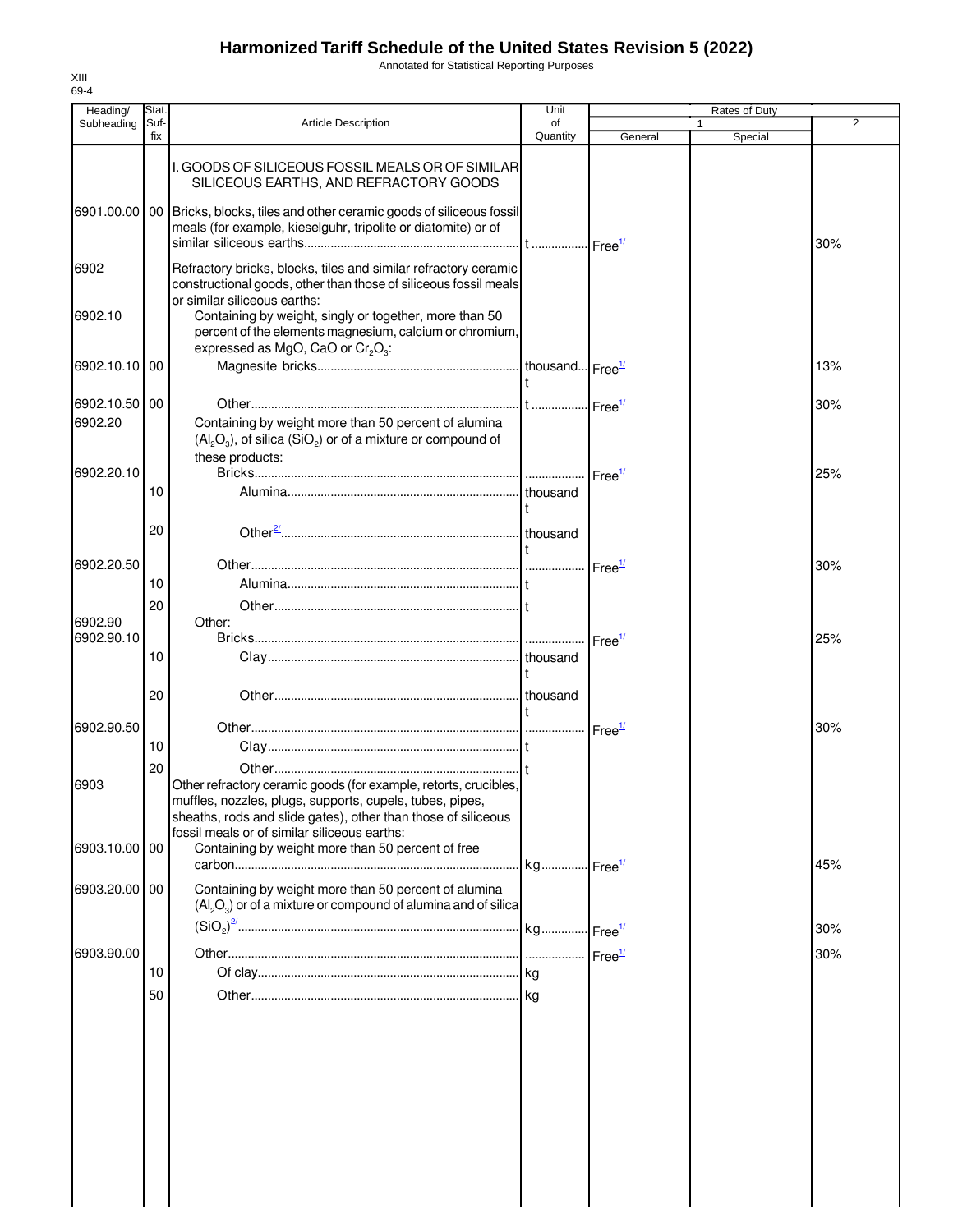Annotated for Statistical Reporting Purposes

| Heading/      | Stat.       |                                                                                             | Unit            |                               | Rates of Duty                                 |                |
|---------------|-------------|---------------------------------------------------------------------------------------------|-----------------|-------------------------------|-----------------------------------------------|----------------|
| Subheading    | Suf-<br>fix | <b>Article Description</b>                                                                  | of<br>Quantity  | General                       | Special                                       | $\overline{2}$ |
|               |             |                                                                                             |                 |                               |                                               |                |
|               |             | II. OTHER CERAMIC PRODUCTS:                                                                 |                 |                               |                                               |                |
| 6904          |             | Ceramic building bricks, flooring blocks, support or filler tiles                           |                 |                               |                                               |                |
| 6904.10.00    |             | and the like:                                                                               |                 | $I$ Free $\frac{1}{2}$        |                                               | Free           |
|               |             | Solid bricks:                                                                               |                 |                               |                                               |                |
|               | 10          |                                                                                             |                 |                               |                                               |                |
|               | 20          |                                                                                             |                 |                               |                                               |                |
|               |             | Hollow bricks:                                                                              |                 |                               |                                               |                |
|               | 30          |                                                                                             |                 |                               |                                               |                |
| 6904.90.00 00 | 40          |                                                                                             |                 |                               |                                               | 30%            |
| 6905          |             | Roofing tiles, chimney pots, cowls, chimney liners, architectural                           |                 |                               |                                               |                |
|               |             | ornaments and other ceramic constructional goods:                                           |                 |                               |                                               |                |
| 6905.10.00 00 |             |                                                                                             |                 |                               | Free (A, AU, BH, CL, 55%<br>CO, D, E, IL, JO, |                |
|               |             |                                                                                             |                 |                               | KR, MA, OM, P,                                |                |
|               |             |                                                                                             |                 |                               | PA, PE, S, SG)                                |                |
| 6905.90.00    |             |                                                                                             |                 | $3.2\%$ <sup>1/</sup>         | Free (A, AU, BH, CL, 30%                      |                |
|               |             |                                                                                             |                 |                               | CO, D, E, IL, JO,<br>KR, MA, OM, P,           |                |
|               |             |                                                                                             |                 |                               | PA, PE, S, SG)                                |                |
|               | 10          |                                                                                             |                 |                               |                                               |                |
|               | 50          |                                                                                             |                 |                               |                                               |                |
|               |             | 6906.00.00 00 Ceramic pipes, conduits, guttering and pipe fittings kg                       |                 | $\cdot$ Free $^{\frac{1}{2}}$ |                                               | 30%            |
| 6907          |             | Ceramic flags and paving, hearth or wall tiles; ceramic mosaic                              |                 |                               |                                               |                |
|               |             | cubes and the like, whether or not on a backing; finishing<br>ceramics:                     |                 |                               |                                               |                |
|               |             | Flags and paving, hearth or wall tiles, other than those of                                 |                 |                               |                                               |                |
| 6907.21       |             | subheading 6907.30 and 6907.40:<br>Of a water absorption coefficient by weight not          |                 |                               |                                               |                |
|               |             | exceeding 0.5%:                                                                             |                 |                               |                                               |                |
| 6907.21.10    |             |                                                                                             |                 |                               | Free (AU, BH, CL,                             | 55%            |
|               |             |                                                                                             |                 |                               | CO, D, E, IL, JO,<br>KR, MA, OM, P,           |                |
|               |             |                                                                                             |                 |                               | PA, PE, S, SG)                                |                |
|               | 05          | Tiles, whether or not rectangular, the largest                                              |                 |                               |                                               |                |
|               |             | surface area of which is capable of being<br>enclosed in a square the side of which is less |                 |                               |                                               |                |
|               |             |                                                                                             | m <sup>2</sup>  |                               |                                               |                |
|               |             | Other:                                                                                      |                 |                               |                                               |                |
|               | 11          | Tiles, the largest surface area of which is                                                 |                 |                               |                                               |                |
|               |             | capable of being enclosed in a square the<br>side of which is 30 cm or less                 | $\mathsf{Im}^2$ |                               |                                               |                |
|               | 51          |                                                                                             | $\mathsf{Im}^2$ |                               |                                               |                |
|               |             |                                                                                             |                 |                               |                                               |                |
|               |             |                                                                                             |                 |                               |                                               |                |
|               |             |                                                                                             |                 |                               |                                               |                |
|               |             |                                                                                             |                 |                               |                                               |                |
|               |             |                                                                                             |                 |                               |                                               |                |
|               |             |                                                                                             |                 |                               |                                               |                |
|               |             |                                                                                             |                 |                               |                                               |                |
|               |             |                                                                                             |                 |                               |                                               |                |
|               |             |                                                                                             |                 |                               |                                               |                |
|               |             |                                                                                             |                 |                               |                                               |                |
|               |             |                                                                                             |                 |                               |                                               |                |
|               |             |                                                                                             |                 |                               |                                               |                |
|               |             |                                                                                             |                 |                               |                                               |                |
|               |             |                                                                                             |                 |                               |                                               |                |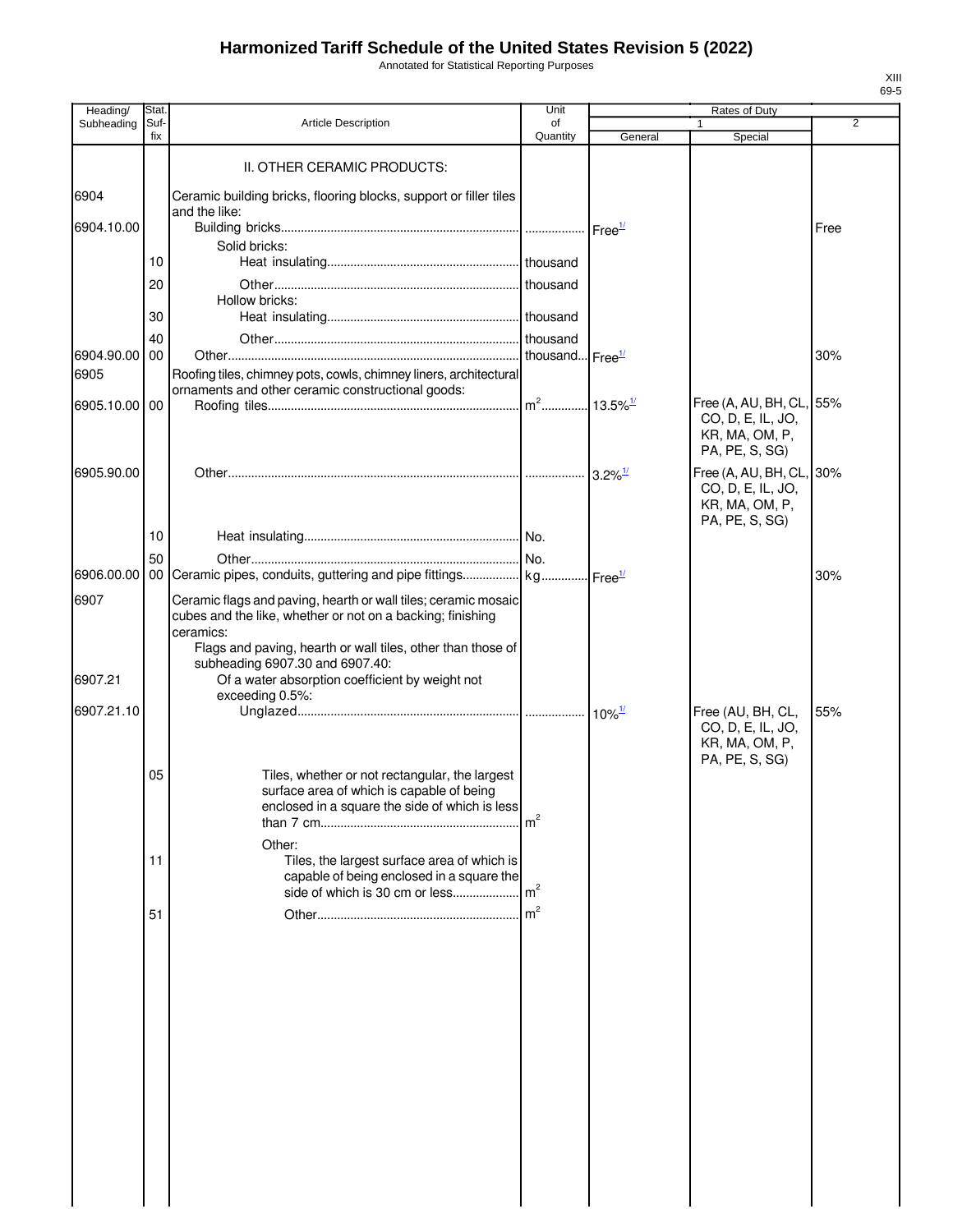Annotated for Statistical Reporting Purposes

| Heading/          | Stat.       |                                                                                                                                                                                                                                                                   | Unit                             |                      | Rates of Duty                                                              |                |
|-------------------|-------------|-------------------------------------------------------------------------------------------------------------------------------------------------------------------------------------------------------------------------------------------------------------------|----------------------------------|----------------------|----------------------------------------------------------------------------|----------------|
| Subheading        | Suf-<br>fix | Article Description                                                                                                                                                                                                                                               | of<br>Quantity                   | General              | Special                                                                    | $\overline{2}$ |
| 6907 (con.)       |             | Ceramic flags and paving, hearth or wall tiles; ceramic mosaic<br>cubes and the like, whether or not on a backing; finishing                                                                                                                                      |                                  |                      |                                                                            |                |
| 6907.21<br>(con.) |             | ceramics: (con.)<br>Flags and paving, hearth or wall tiles, other than those of<br>subheading 6907.30 and 6907.40: (con.)<br>Of a water absorption coefficient by weight not<br>exceeding 0.5%: (con.)<br>Glazed:<br>The largest surface area of which is capable |                                  |                      |                                                                            |                |
| 6907.21.20 00     |             | of being enclosed in a square the side of which<br>is less than 7 cm:<br>Having not over 3229 tiles per square<br>meter, most of which have faces bounded<br>entirely by straight lines                                                                           | m <sup>2</sup> 10% <sup>1/</sup> |                      | Free (AU, BH, CL,                                                          | 55%            |
|                   |             |                                                                                                                                                                                                                                                                   |                                  |                      | CO, D, E, IL, JO,<br>KR, MA, OM, P,<br>PA, PE, S, SG)                      |                |
| 6907.21.30 00     |             | Other:<br>The largest surface area of which is                                                                                                                                                                                                                    |                                  |                      |                                                                            |                |
|                   |             |                                                                                                                                                                                                                                                                   | $m2$                             | $10\%$ <sup>1/</sup> | Free (A*, AU, BH,                                                          | 55%            |
|                   |             |                                                                                                                                                                                                                                                                   |                                  |                      | CL, CO, D, E, IL,<br>JO, KR, MA, OM,<br>P, PA, PE, S, SG)                  |                |
| 6907.21.40 00     |             |                                                                                                                                                                                                                                                                   |                                  |                      | Free (AU, BH, CL,<br>CO, D, E, IL, JO,<br>KR, MA, OM, P,<br>PA, PE, S, SG) | 55%            |
| 6907.21.90        |             |                                                                                                                                                                                                                                                                   |                                  |                      | Free (AU, BH, CL,<br>CO, D, E, IL, JO,<br>KR, MA, OM, P,<br>PA, PE, S, SG) | 55%            |
|                   | 11          | Tiles, the largest surface area of which is<br>capable of being enclosed in a square the                                                                                                                                                                          |                                  |                      |                                                                            |                |
|                   | 51          |                                                                                                                                                                                                                                                                   |                                  |                      |                                                                            |                |
|                   |             |                                                                                                                                                                                                                                                                   |                                  |                      |                                                                            |                |
|                   |             |                                                                                                                                                                                                                                                                   |                                  |                      |                                                                            |                |
|                   |             |                                                                                                                                                                                                                                                                   |                                  |                      |                                                                            |                |
|                   |             |                                                                                                                                                                                                                                                                   |                                  |                      |                                                                            |                |
|                   |             |                                                                                                                                                                                                                                                                   |                                  |                      |                                                                            |                |
|                   |             |                                                                                                                                                                                                                                                                   |                                  |                      |                                                                            |                |
|                   |             |                                                                                                                                                                                                                                                                   |                                  |                      |                                                                            |                |
|                   |             |                                                                                                                                                                                                                                                                   |                                  |                      |                                                                            |                |
|                   |             |                                                                                                                                                                                                                                                                   |                                  |                      |                                                                            |                |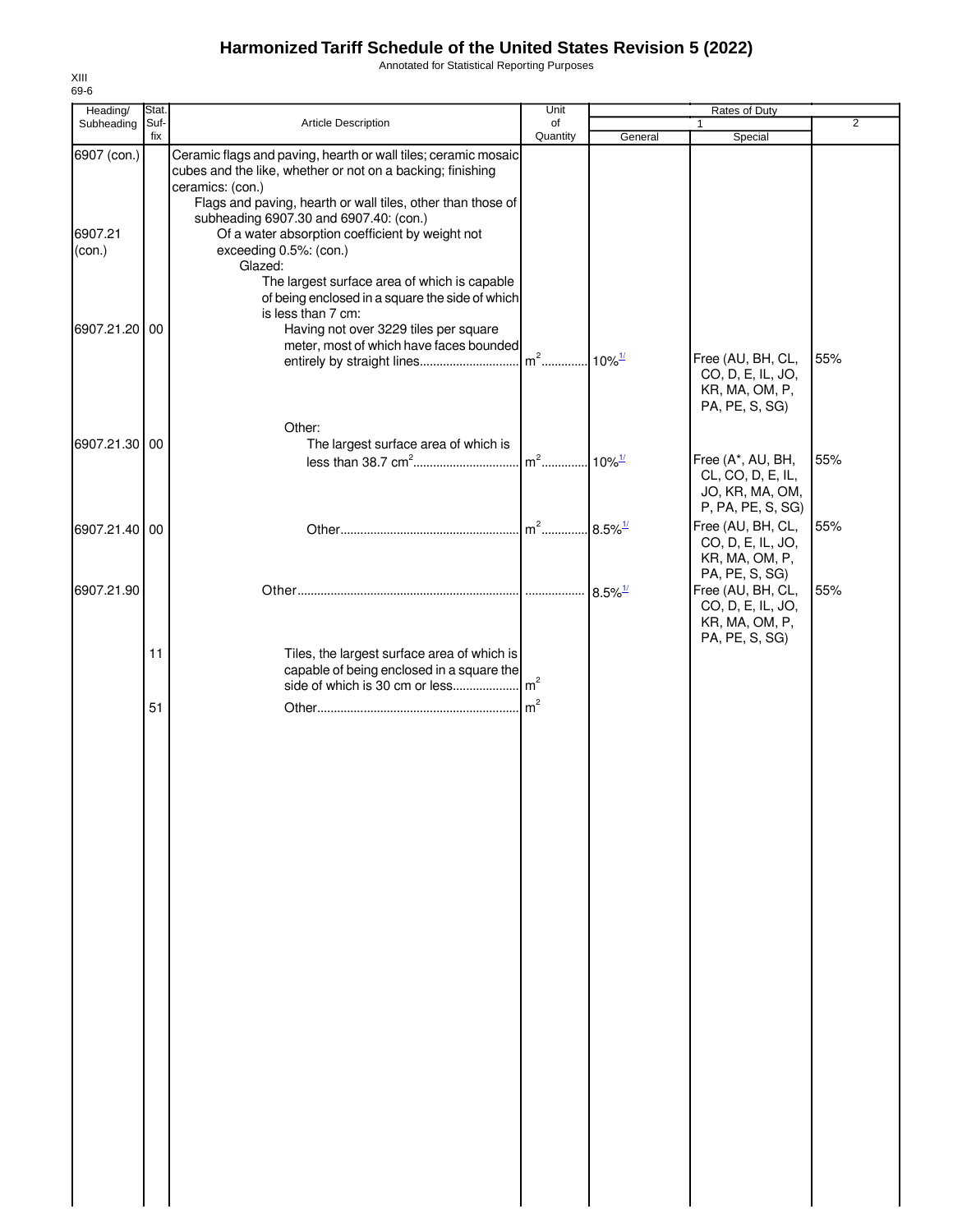Annotated for Statistical Reporting Purposes

| Heading/              | Stat.       |                                                                                                                                                                                                                               | Unit                              |                        | Rates of Duty                                                                  |                |
|-----------------------|-------------|-------------------------------------------------------------------------------------------------------------------------------------------------------------------------------------------------------------------------------|-----------------------------------|------------------------|--------------------------------------------------------------------------------|----------------|
| Subheading            | Suf-<br>fix | Article Description                                                                                                                                                                                                           | of<br>Quantity                    |                        |                                                                                | $\overline{2}$ |
| 6907 (con.)           |             | Ceramic flags and paving, hearth or wall tiles; ceramic mosaic<br>cubes and the like, whether or not on a backing; finishing                                                                                                  |                                   | General                | Special                                                                        |                |
| 6907.22<br>6907.22.10 |             | ceramics: (con.)<br>Flags and paving, hearth or wall tiles, other than those of<br>subheading 6907.30 and 6907.40: (con.)<br>Of water absorption coefficient by weight exceeding<br>0.5 percent but not exceeding 10 percent: |                                   |                        | Free (AU, BH, CL,<br>CO, D, E, IL, JO,                                         | 55%            |
|                       | 05          | Tiles, whether or not rectangular, the largest<br>surface area of which is capable of being<br>enclosed in a square the side of which is less<br>Other:                                                                       | m <sup>2</sup>                    |                        | KR, MA, OM, P,<br>PA, PE, S, SG)                                               |                |
|                       | 11          | Tiles, the largest surface area of which is<br>capable of being enclosed in a square the<br>side of which is 30 cm or less                                                                                                    | m <sup>2</sup><br>$\mathsf{Im}^2$ |                        |                                                                                |                |
| 6907.22.20 00         | 51          | Glazed:<br>The largest surface area of which is capable<br>of being enclosed in a square the side of which<br>is less than 7 cm:<br>Having not over 3229 tiles per square<br>meter, most of which have faces bounded          |                                   |                        |                                                                                |                |
|                       |             | Other:                                                                                                                                                                                                                        |                                   |                        | Free (AU, BH, CL,<br>CO, D, E, IL, JO,<br>KR, MA, OM, P,<br>PA, PE, S, SG)     | 55%            |
| 6907.22.30 00         |             | The largest surface area of which is                                                                                                                                                                                          |                                   |                        | Free (A*, AU, BH,<br>CL, CO, D, E, IL,<br>JO, KR, MA, OM,<br>P, PA, PE, S, SG) | 55%            |
| 6907.22.40 00         |             |                                                                                                                                                                                                                               | $m2$                              | $.8.5\%$ <sup>1/</sup> | Free (AU, BH, CL,<br>CO, D, E, IL, JO,<br>KR, MA, OM, P,                       | 55%            |
| 6907.22.90            |             |                                                                                                                                                                                                                               |                                   |                        | PA, PE, S, SG)<br>Free (AU, BH, CL,<br>CO, D, E, IL, JO,<br>KR, MA, OM, P,     | 55%            |
|                       | 11          | Tiles, the largest surface area of which is<br>capable of being enclosed in a square the<br>side of which is 30 cm or less                                                                                                    | m <sup>2</sup>                    |                        | PA, PE, S, SG)                                                                 |                |
|                       | 51          |                                                                                                                                                                                                                               | $\mathsf{m}^2$                    |                        |                                                                                |                |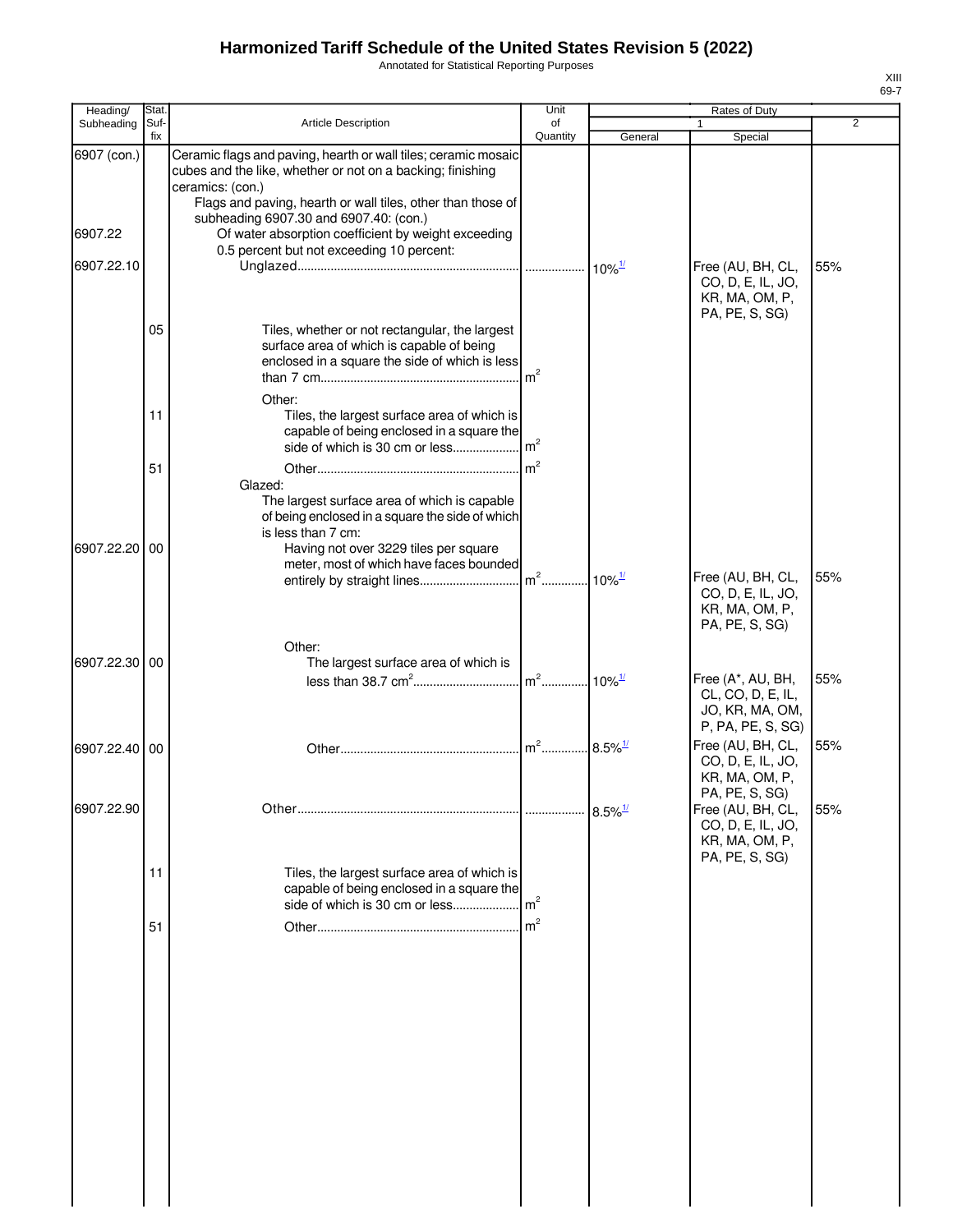Annotated for Statistical Reporting Purposes

| Heading/<br>Subheading | Stat.<br>Suf- | <b>Article Description</b>                                                                                                                                                                                      | Unit<br>of      |                           | Rates of Duty                                                                  | 2   |
|------------------------|---------------|-----------------------------------------------------------------------------------------------------------------------------------------------------------------------------------------------------------------|-----------------|---------------------------|--------------------------------------------------------------------------------|-----|
|                        | fix           |                                                                                                                                                                                                                 | Quantity        | General                   | Special                                                                        |     |
| 6907 (con.)            |               | Ceramic flags and paving, hearth or wall tiles; ceramic mosaic<br>cubes and the like, whether or not on a backing; finishing<br>ceramics: (con.)<br>Flags and paving, hearth or wall tiles, other than those of |                 |                           |                                                                                |     |
| 6907.23                |               | subheading 6907.30 and 6907.40: (con.)<br>Of a water absorption coefficient by weight exceeding<br>10 percent:                                                                                                  |                 |                           |                                                                                |     |
| 6907.23.10             |               |                                                                                                                                                                                                                 |                 | $\cdot$ 10% $\frac{1}{2}$ | Free (AU, BH, CL,                                                              | 55% |
|                        | 05            | Tiles, whether or not rectangular, the largest<br>surface area of which is capable of being<br>enclosed in a square the side of which is less<br>Other:                                                         | m <sup>2</sup>  |                           | CO, D, E, IL, JO,<br>KR, MA, OM, P,<br>PA, PE, S, SG)                          |     |
|                        | 11            | Tiles, the largest surface area of which is                                                                                                                                                                     |                 |                           |                                                                                |     |
|                        |               | capable of being enclosed in a square the                                                                                                                                                                       | $\mathsf{Im}^2$ |                           |                                                                                |     |
|                        | 51            | side of which is 30 cm or less                                                                                                                                                                                  | $\mathsf{Im}^2$ |                           |                                                                                |     |
| 6907.23.20             | 00            | Glazed:<br>The largest surface area of which is capable<br>of being enclosed in a square the side of which<br>is less than 7 cm:<br>Having not over 3229 tiles per square                                       |                 |                           |                                                                                |     |
|                        |               | meter, most of which have faces bounded                                                                                                                                                                         |                 |                           | Free (AU, BH, CL,<br>CO, D, E, IL, JO,<br>KR, MA, OM, P,<br>PA, PE, S, SG)     | 55% |
|                        |               | Other:                                                                                                                                                                                                          |                 |                           |                                                                                |     |
| 6907.23.30 00          |               | The largest surface area of which is                                                                                                                                                                            |                 |                           | Free (A*, AU, BH,<br>CL, CO, D, E, IL,<br>JO, KR, MA, OM,<br>P, PA, PE, S, SG) | 55% |
| 6907.23.40 00          |               |                                                                                                                                                                                                                 | $m2$            | $8.5\%$ <sup>1/</sup>     | Free (AU, BH, CL,<br>CO, D, E, IL, JO,<br>KR, MA, OM, P,<br>PA, PE, S, SG)     | 55% |
| 6907.23.90             |               |                                                                                                                                                                                                                 |                 | $8.5\%$ <sup>1/</sup>     | Free (AU, BH, CL,<br>CO, D, E, IL, JO,<br>KR, MA, OM, P,<br>PA, PE, S, SG)     | 55% |
|                        | 11            | Tiles, the largest surface area of which is<br>capable of being enclosed in a square the<br>side of which is 30 cm or less                                                                                      | $\mathsf{Im}^2$ |                           |                                                                                |     |
|                        | 51            |                                                                                                                                                                                                                 | m <sup>2</sup>  |                           |                                                                                |     |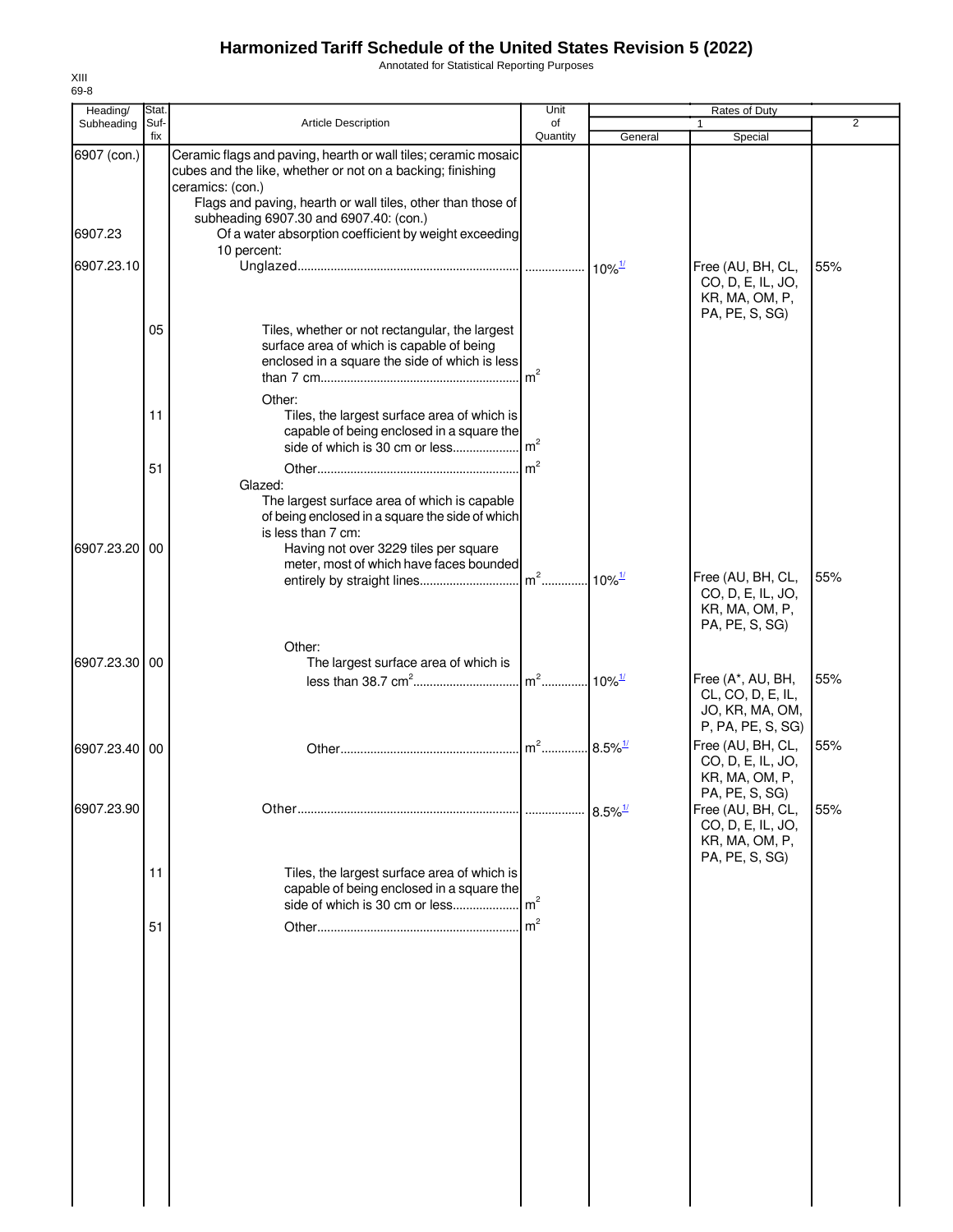Annotated for Statistical Reporting Purposes

| Heading/      | Stat.       |                                                                                                                                                                 | Unit           |                       | Rates of Duty                                                                  |     |
|---------------|-------------|-----------------------------------------------------------------------------------------------------------------------------------------------------------------|----------------|-----------------------|--------------------------------------------------------------------------------|-----|
| Subheading    | Suf-<br>fix | Article Description                                                                                                                                             | of<br>Quantity | General               | 1<br>Special                                                                   | 2   |
| 6907 (con.)   |             | Ceramic flags and paving, hearth or wall tiles; ceramic mosaic<br>cubes and the like, whether or not on a backing; finishing<br>ceramics: (con.)                |                |                       |                                                                                |     |
| 6907.30       |             | Mosaic cubes and the like, other than those of subheading<br>6907.40:                                                                                           |                |                       |                                                                                |     |
| 6907.30.10    |             |                                                                                                                                                                 |                |                       | Free (AU, BH, CL,<br>CO, D, E, IL, JO,<br>KR, MA, OM, P,                       | 55% |
|               | 05          | Cubes and the like, whether or not rectangular, the<br>largest surface area of which is capable of being<br>enclosed in a square the side of which is less than | m <sup>2</sup> |                       | PA, PE, S, SG)                                                                 |     |
|               | 11          | Other:<br>Cubes and the like, the largest surface area<br>of which is capable of being enclosed in a<br>square the side of which is 30cm or less m <sup>2</sup> |                |                       |                                                                                |     |
|               | 51          | Glazed:<br>The largest surface area of which is capable of<br>being enclosed in a square the side of which is<br>less than 7 cm:                                | m <sup>2</sup> |                       |                                                                                |     |
| 6907.30.20    | 00          | Having not over 3229 cubes per square meter,                                                                                                                    |                |                       | Free (AU, BH, CL,<br>CO, D, E, IL, JO,<br>KR, MA, OM, P,<br>PA, PE, S, SG)     | 55% |
| 6907.30.30 00 |             | Other:<br>The largest surface area of which is less                                                                                                             |                |                       |                                                                                |     |
|               |             |                                                                                                                                                                 |                |                       | Free (A*, AU, BH,<br>CL, CO, D, E, IL,<br>JO, KR, MA, OM,<br>P, PA, PE, S, SG) | 55% |
| 6907.30.40    | 00          |                                                                                                                                                                 |                |                       | Free (AU, BH, CL,<br>CO, D, E, IL, JO,<br>KR, MA, OM, P,<br>PA, PE, S, SG)     | 55% |
| 6907.30.90    |             |                                                                                                                                                                 |                | $8.5\%$ <sup>1/</sup> | Free (AU, BH, CL,<br>CO, D, E, IL, JO,<br>KR, MA, OM, P<br>PA, PE, S, SG)      | 55% |
|               | 11          | Cubes and the like, the largest surface area<br>of which is capable of being enclosed in a<br>square the side of which is 30 cm or less                         | m <sup>2</sup> |                       |                                                                                |     |
|               | 51          |                                                                                                                                                                 | m <sup>2</sup> |                       |                                                                                |     |
|               |             |                                                                                                                                                                 |                |                       |                                                                                |     |
|               |             |                                                                                                                                                                 |                |                       |                                                                                |     |
|               |             |                                                                                                                                                                 |                |                       |                                                                                |     |
|               |             |                                                                                                                                                                 |                |                       |                                                                                |     |
|               |             |                                                                                                                                                                 |                |                       |                                                                                |     |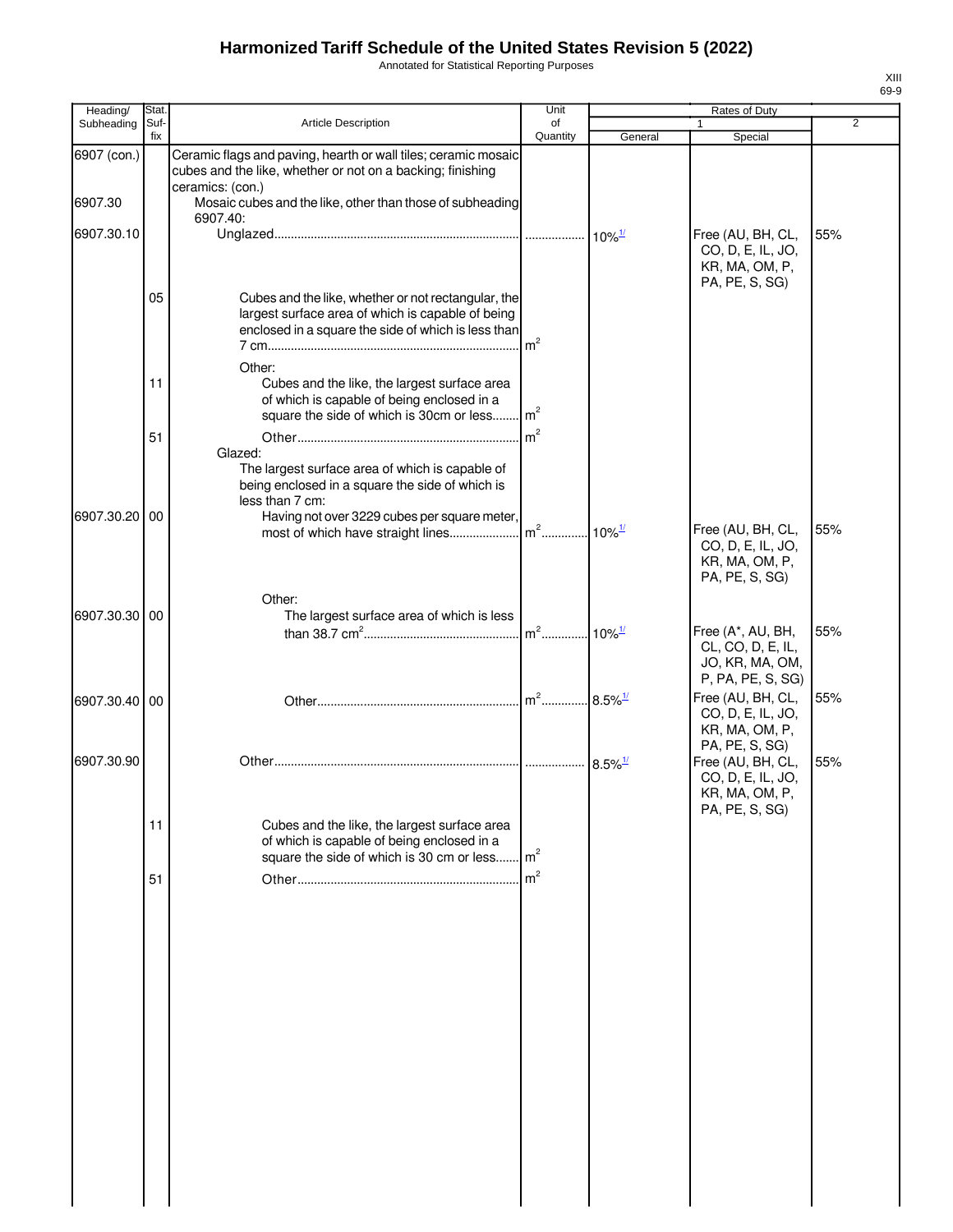Annotated for Statistical Reporting Purposes

| Heading/              | Stat.       |                                                                                                                                                             | Unit           |                                            | Rates of Duty                                                                               |                |
|-----------------------|-------------|-------------------------------------------------------------------------------------------------------------------------------------------------------------|----------------|--------------------------------------------|---------------------------------------------------------------------------------------------|----------------|
| Subheading            | Suf-<br>fix | Article Description                                                                                                                                         | of<br>Quantity | General                                    | $\mathbf{1}$<br>Special                                                                     | $\overline{2}$ |
| 6907 (con.)           |             | Ceramic flags and paving, hearth or wall tiles; ceramic mosaic<br>cubes and the like, whether or not on a backing; finishing<br>ceramics: (con.)            |                |                                            |                                                                                             |                |
| 6907.40<br>6907.40.10 |             | Finishing ceramics:                                                                                                                                         |                | $10\%$ <sup>1/</sup>                       | Free (AU, BH, CL,<br>CO, D, E, IL, JO,<br>KR, MA, OM, P,                                    | 55%            |
|                       | 05          | Finishing ceramics, whether or not rectangular,<br>the largest surface area of which is capable of<br>being enclosed in a square the side of which is       | m <sup>2</sup> |                                            | PA, PE, S, SG)                                                                              |                |
|                       | 11          | Other:<br>Finishing ceramics, the largest surface area<br>of which is capable of being enclosed in a<br>square the side of which is 30 cm or less           | m <sup>2</sup> |                                            |                                                                                             |                |
|                       | 51          | Glazed:<br>The largest surface area of which is capable of                                                                                                  | $\rm{m}^2$     |                                            |                                                                                             |                |
| 6907.40.20            | 00          | being enclosed in a square the side of which is<br>less than 7 cm:<br>Having not over 3229 finishing ceramics per<br>square meter, most of which have faces |                |                                            |                                                                                             |                |
|                       |             | bounded entirely by straight lines                                                                                                                          | $m2$           | $10\%$ <sup><math>\frac{1}{2}</math></sup> | Free (AU, BH, CL,<br>CO, D, E, IL, JO,<br>KR, MA, OM, P,<br>PA, PE, S, SG)                  | 55%            |
| 6907.40.30 00         |             | Other:<br>The largest surface area of which is less                                                                                                         |                | $10\%$ <sup>1/</sup>                       | Free (A*, AU, BH,<br>CL, CO, D, E, IL,                                                      | 55%            |
| 6907.40.40 00         |             |                                                                                                                                                             | $m2$           | $8.5\%$ <sup>1/</sup>                      | JO, KR, MA, OM,<br>P, PA, PE, S, SG)<br>Free (AU, BH, CL,<br>CO, D, E, IL, JO,              | 55%            |
| 6907.40.90            |             |                                                                                                                                                             |                | $8.5\%$ <sup>1/</sup>                      | KR, MA, OM, P,<br>PA, PE, S, SG)<br>Free (AU, BH, CL,<br>CO, D, E, IL, JO,<br>KR, MA, OM, P | 55%            |
|                       | 11          | Finishing ceramics, the largest surface area<br>of which is capable of being enclosed in a<br>square the side of which is 30 cm or less                     | m <sup>2</sup> |                                            | PA, PE, S, SG)                                                                              |                |
|                       | 51          |                                                                                                                                                             | $\mathsf{m}^2$ |                                            |                                                                                             |                |
|                       |             |                                                                                                                                                             |                |                                            |                                                                                             |                |
|                       |             |                                                                                                                                                             |                |                                            |                                                                                             |                |
|                       |             |                                                                                                                                                             |                |                                            |                                                                                             |                |
|                       |             |                                                                                                                                                             |                |                                            |                                                                                             |                |
|                       |             |                                                                                                                                                             |                |                                            |                                                                                             |                |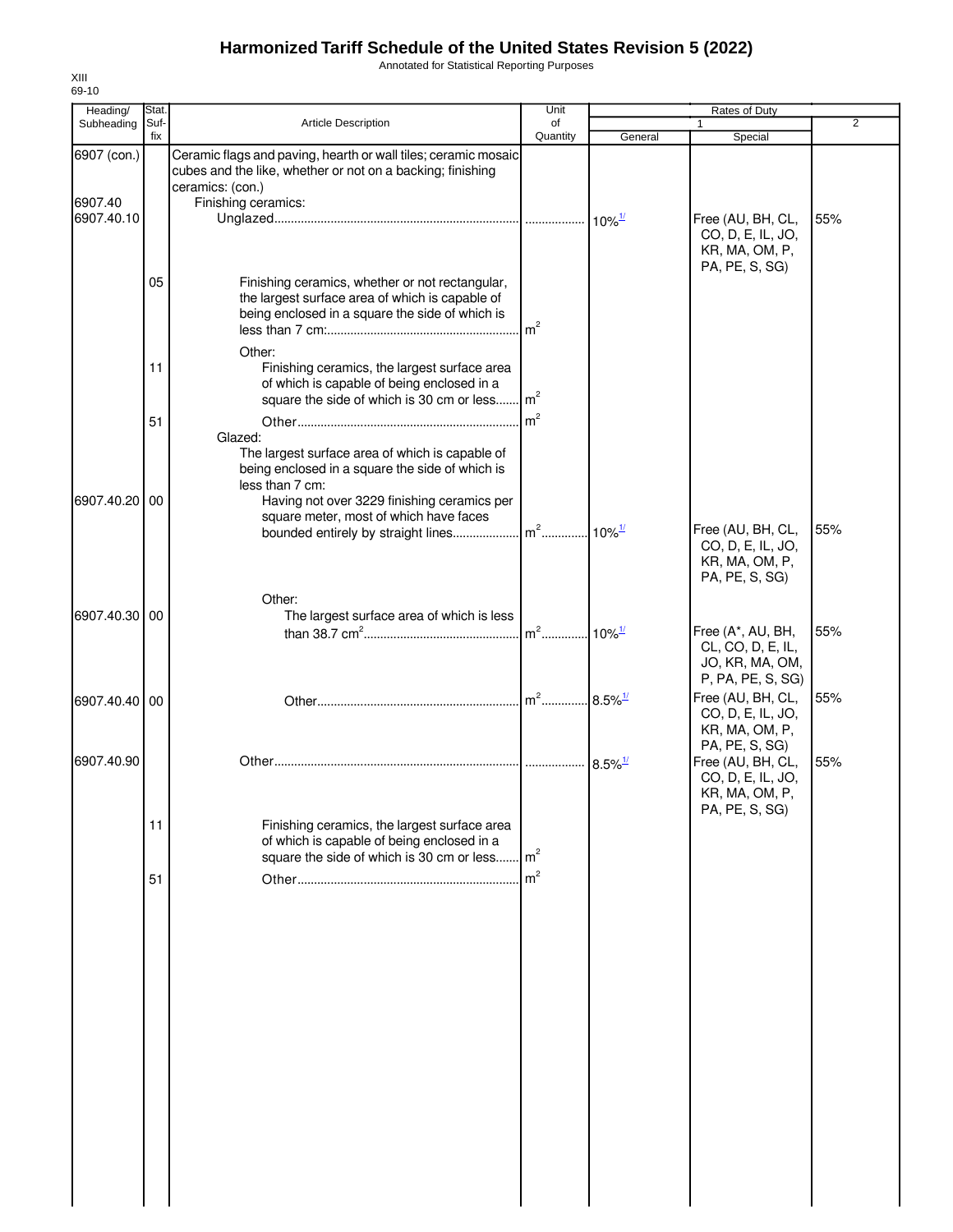6909

6909.1<br>6909.1

6909.

6909.1<br>6909.1

6910

Annotated for Statistical Reporting Purposes

| Heading/                 | Stat.       |                                                                                                                                                                                                                                                                                                                            | Unit                |                       | Rates of Duty                                                                         |                |
|--------------------------|-------------|----------------------------------------------------------------------------------------------------------------------------------------------------------------------------------------------------------------------------------------------------------------------------------------------------------------------------|---------------------|-----------------------|---------------------------------------------------------------------------------------|----------------|
| Subheading               | Suf-<br>fix | Article Description                                                                                                                                                                                                                                                                                                        | of<br>Quantity      | General               | $\mathbf{1}$<br>Special                                                               | $\overline{2}$ |
| 6909                     |             | Ceramic wares for laboratory, chemical or other technical uses;<br>ceramic troughs, tubs and similar receptacles of a kind used<br>in agriculture; ceramic pots, jars and similar articles of a kind<br>used for the conveyance or packing of goods:<br>Ceramic wares for laboratory, chemical or other technical<br>uses: |                     |                       |                                                                                       |                |
| 6909.11<br>6909.11.20    | 00          | Of porcelain or china:                                                                                                                                                                                                                                                                                                     |                     |                       |                                                                                       | 40%            |
| 6909.11.40               | 00          |                                                                                                                                                                                                                                                                                                                            |                     |                       | Free (A*, AU, BH,<br>CL, CO, D, E, IL,<br>JO, KR, MA, OM,<br>P, PA, PE, S, SG)        | 60%            |
| 6909.12.00 00            |             | Articles having a hardness equivalent to 9 or more on                                                                                                                                                                                                                                                                      | No 4% <sup>1/</sup> |                       | Free (A*, AU, BH,<br>CL, CO, D, E, IL,<br>JO, KR, MA, OM,<br>P, PA, PE, S, SG)        | 45%            |
| 6909.19<br>6909.19.10 00 |             | Other:                                                                                                                                                                                                                                                                                                                     |                     |                       |                                                                                       | 35%            |
| 6909.19.50               |             |                                                                                                                                                                                                                                                                                                                            |                     | $4\%$ <sup>1/</sup>   | Free (A, AU, BH, CL, 45%<br>CO, D, E, IL, JO,<br>JP, KR, MA, OM,<br>P, PA, PE, S, SG) |                |
|                          | 10          |                                                                                                                                                                                                                                                                                                                            |                     |                       |                                                                                       |                |
| 6909.90.00               | 95<br>00    |                                                                                                                                                                                                                                                                                                                            |                     |                       | Free (A, AU, BH, CL, 45%<br>CO, D, E, IL, JO,<br>KR, MA, OM, P,                       |                |
| 6910                     |             | Ceramic sinks, washbasins, washbasin pedestals, baths,<br>bidets, water closet bowls, flush tanks, urinals and similar<br>sanitary fixtures:                                                                                                                                                                               |                     |                       | PA, PE, S, SG)                                                                        |                |
| 6910.10.00               |             |                                                                                                                                                                                                                                                                                                                            |                     |                       | Free (A*, AU, BH,<br>CL, CO, D, E, IL,<br>JO, KR, MA, OM,                             | 60%            |
|                          | 05          |                                                                                                                                                                                                                                                                                                                            |                     |                       | P, PA, PE, S, SG)                                                                     |                |
|                          | 10          | Water closet bowls with tanks, in one piece No.                                                                                                                                                                                                                                                                            |                     |                       |                                                                                       |                |
|                          | 15          |                                                                                                                                                                                                                                                                                                                            | INo.                |                       |                                                                                       |                |
|                          | 20          |                                                                                                                                                                                                                                                                                                                            |                     |                       |                                                                                       |                |
|                          | 30          |                                                                                                                                                                                                                                                                                                                            |                     |                       |                                                                                       |                |
|                          | 50          |                                                                                                                                                                                                                                                                                                                            | No.                 |                       |                                                                                       |                |
| 6910.90.00               | 00          | Other…………………………………………………………………………                                                                                                                                                                                                                                                                                          | No.                 | $5.7\%$ <sup>6/</sup> | Free (A*, AU, BH,<br>CL, CO, D, E, IL,<br>JO, KR, MA, OM,<br>P, PA, PE, S, SG)        | 60%            |
|                          |             |                                                                                                                                                                                                                                                                                                                            |                     |                       |                                                                                       |                |
|                          |             |                                                                                                                                                                                                                                                                                                                            |                     |                       |                                                                                       |                |
|                          |             |                                                                                                                                                                                                                                                                                                                            |                     |                       |                                                                                       |                |
|                          |             |                                                                                                                                                                                                                                                                                                                            |                     |                       |                                                                                       |                |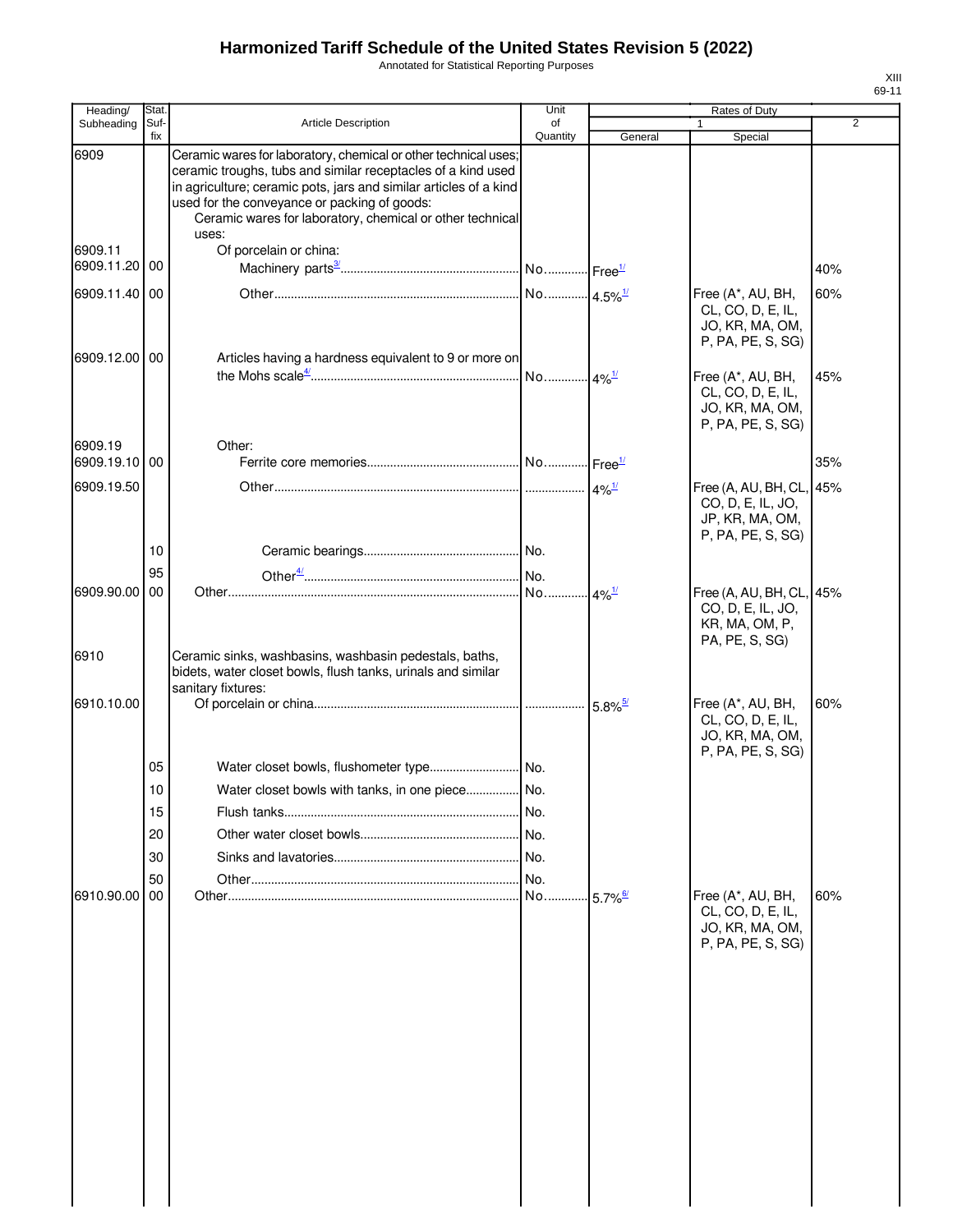Annotated for Statistical Reporting Purposes

| Heading/        | Stat.           |                                                                                                                                                                     | Unit                     |         | Rates of Duty                                                                  |     |
|-----------------|-----------------|---------------------------------------------------------------------------------------------------------------------------------------------------------------------|--------------------------|---------|--------------------------------------------------------------------------------|-----|
| Subheading      | Suf-<br>fix     | Article Description                                                                                                                                                 | of<br>Quantity           | General | $\mathbf{1}$<br>Special                                                        | 2   |
| 6911<br>6911.10 |                 | Tableware, kitchenware, other household articles and toilet<br>articles, of porcelain or china:<br>Tableware and kitchenware:                                       |                          |         |                                                                                |     |
| 6911.10.10 00   |                 | Hotel or restaurant ware and other ware not household<br>Other:                                                                                                     | Dz Pcs 25% <sup>6/</sup> |         | Free (A+, AU, BH,<br>CL, CO, D, E, IL,<br>JO, KR, MA, OM,<br>P, PA, PE, S, SG) | 75% |
| 6911.10.15 00   |                 | Of bone chinaware:<br>Valued not over \$31.50 per dozen pieces Dz Pcs 8% <sup>5/</sup>                                                                              |                          |         | Free (A*, AU, BH,<br>CL, CO, D, E, IL,<br>JO, KR, MA, OM,<br>P, PA, PE, S, SG) | 75% |
| 6911.10.25 00   |                 |                                                                                                                                                                     |                          |         | Free (A*, AU, BH,<br>CL, CO, D, E, IL,<br>JO, KR, MA, OM,<br>P, PA, PE, S, SG) | 75% |
| 6911.10.35      |                 | Other:<br>Available in specified sets:<br>In any pattern for which the aggregate<br>value of the articles listed in additional U.S.                                 |                          |         | Free (A*, AU, BH,<br>CL, CO, D, E, IL,<br>JO, KR, MA, OM,<br>P, PA, PE, S, SG) | 75% |
|                 | 10 <sup>°</sup> | Plates not over 27.9 cm in maximum<br>dimension; teacups and saucers;<br>mugs; soups, fruits and cereals, the<br>foregoing not over 22.9 cm in<br>maximum dimension | Dz Pcs                   |         |                                                                                |     |
|                 | 50              |                                                                                                                                                                     |                          |         |                                                                                |     |
|                 |                 |                                                                                                                                                                     |                          |         |                                                                                |     |
|                 |                 |                                                                                                                                                                     |                          |         |                                                                                |     |
|                 |                 |                                                                                                                                                                     |                          |         |                                                                                |     |
|                 |                 |                                                                                                                                                                     |                          |         |                                                                                |     |
|                 |                 |                                                                                                                                                                     |                          |         |                                                                                |     |
|                 |                 |                                                                                                                                                                     |                          |         |                                                                                |     |
|                 |                 |                                                                                                                                                                     |                          |         |                                                                                |     |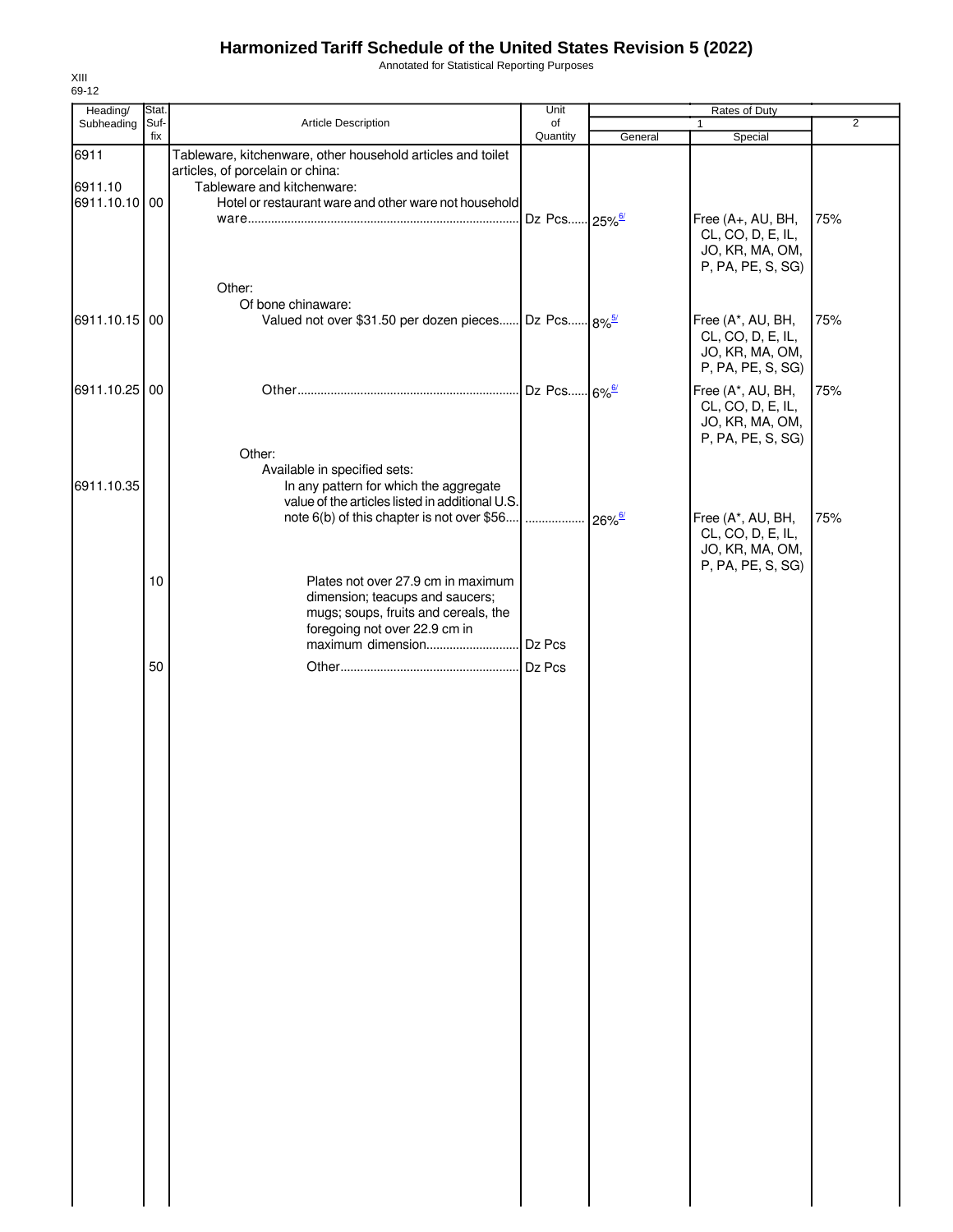Annotated for Statistical Reporting Purposes

| Heading/    | Stat. |                                                             | Unit     |                     | Rates of Duty     |                |
|-------------|-------|-------------------------------------------------------------|----------|---------------------|-------------------|----------------|
| Subheading  | Suf-  | Article Description                                         | of       |                     | $\mathbf{1}$      | $\overline{2}$ |
|             | fix   |                                                             | Quantity | General             | Special           |                |
| 6911 (con.) |       | Tableware, kitchenware, other household articles and toilet |          |                     |                   |                |
|             |       | articles, of porcelain or china: (con.)                     |          |                     |                   |                |
| 6911.10     |       | Tableware and kitchenware: (con.)                           |          |                     |                   |                |
| (con.)      |       |                                                             |          |                     |                   |                |
|             |       | Other: (con.)                                               |          |                     |                   |                |
|             |       | Other: (con.)                                               |          |                     |                   |                |
|             |       | Available in specified sets: (con.)                         |          |                     |                   |                |
|             |       | In any pattern for which the aggregate                      |          |                     |                   |                |
|             |       | value of the articles listed in additional U.S.             |          |                     |                   |                |
|             |       | note 6(b) of this chapter is over \$56:                     |          |                     |                   |                |
| 6911.10.37  |       |                                                             |          |                     | Free (A*, AU, BH, | 75%            |
|             |       |                                                             |          |                     | CL, CO, D, E, IL, |                |
|             |       |                                                             |          |                     | JO, KR, MA, OM,   |                |
|             |       |                                                             |          |                     | P, PA, PE, S, SG) |                |
|             | 10    | Plates not over 27.9 cm in                                  |          |                     |                   |                |
|             |       | maximum dimension, teacups and                              |          |                     |                   |                |
|             |       | saucers; mugs; soups, fruits and                            |          |                     |                   |                |
|             |       | cereals, the foregoing not over                             |          |                     |                   |                |
|             |       | 22.9 cm in maximum                                          |          |                     |                   |                |
|             |       |                                                             |          |                     |                   |                |
|             | 50    |                                                             |          |                     |                   |                |
| 6911.10.38  |       |                                                             |          | $6\%$ <sup>6/</sup> | Free (A*, AU, BH, | 75%            |
|             |       |                                                             |          |                     | CL, CO, D, E, IL, |                |
|             |       |                                                             |          |                     | JO, KR, MA, OM,   |                |
|             |       |                                                             |          |                     | P, PA, PE, S, SG) |                |
|             | 10    | Plates not over 27.9 cm in                                  |          |                     |                   |                |
|             |       | maximum dimension; teacups and                              |          |                     |                   |                |
|             |       | saucers; mugs; soups, fruits and                            |          |                     |                   |                |
|             |       | cereals, the foregoing not over                             |          |                     |                   |                |
|             |       | 22.9 cm in maximum                                          |          |                     |                   |                |
|             |       |                                                             | Dz Pcs   |                     |                   |                |
|             | 50    |                                                             | Dz Pcs   |                     |                   |                |
|             |       |                                                             |          |                     |                   |                |
|             |       |                                                             |          |                     |                   |                |
|             |       |                                                             |          |                     |                   |                |
|             |       |                                                             |          |                     |                   |                |
|             |       |                                                             |          |                     |                   |                |
|             |       |                                                             |          |                     |                   |                |
|             |       |                                                             |          |                     |                   |                |
|             |       |                                                             |          |                     |                   |                |
|             |       |                                                             |          |                     |                   |                |
|             |       |                                                             |          |                     |                   |                |
|             |       |                                                             |          |                     |                   |                |
|             |       |                                                             |          |                     |                   |                |
|             |       |                                                             |          |                     |                   |                |
|             |       |                                                             |          |                     |                   |                |
|             |       |                                                             |          |                     |                   |                |
|             |       |                                                             |          |                     |                   |                |
|             |       |                                                             |          |                     |                   |                |
|             |       |                                                             |          |                     |                   |                |
|             |       |                                                             |          |                     |                   |                |
|             |       |                                                             |          |                     |                   |                |
|             |       |                                                             |          |                     |                   |                |
|             |       |                                                             |          |                     |                   |                |
|             |       |                                                             |          |                     |                   |                |
|             |       |                                                             |          |                     |                   |                |
|             |       |                                                             |          |                     |                   |                |
|             |       |                                                             |          |                     |                   |                |
|             |       |                                                             |          |                     |                   |                |
|             |       |                                                             |          |                     |                   |                |
|             |       |                                                             |          |                     |                   |                |
|             |       |                                                             |          |                     |                   |                |
|             |       |                                                             |          |                     |                   |                |
|             |       |                                                             |          |                     |                   |                |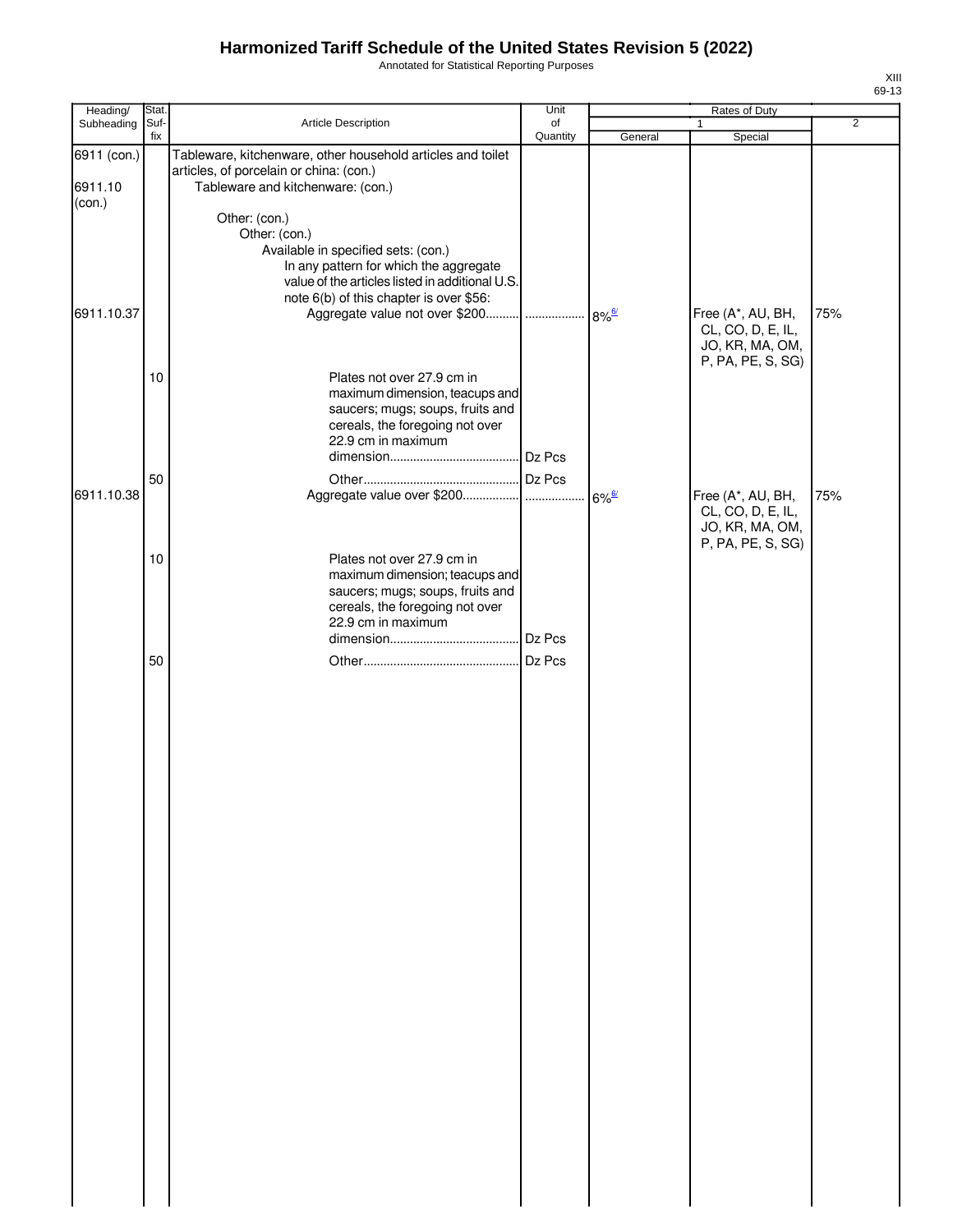Annotated for Statistical Reporting Purposes

| Heading/                         | Stat.       |                                                                                                                                                                                                                                                                                                                                                                                                                                                                                                                                                                                                                                                                                    | Unit                      |         | Rates of Duty                                                                  |                |
|----------------------------------|-------------|------------------------------------------------------------------------------------------------------------------------------------------------------------------------------------------------------------------------------------------------------------------------------------------------------------------------------------------------------------------------------------------------------------------------------------------------------------------------------------------------------------------------------------------------------------------------------------------------------------------------------------------------------------------------------------|---------------------------|---------|--------------------------------------------------------------------------------|----------------|
| Subheading                       | Suf-<br>fix | Article Description                                                                                                                                                                                                                                                                                                                                                                                                                                                                                                                                                                                                                                                                | of<br>Quantity            | General | Special                                                                        | $\overline{2}$ |
| 6911 (con.)<br>6911.10<br>(con.) |             | Tableware, kitchenware, other household articles and toilet<br>articles, of porcelain or china: (con.)<br>Tableware and kitchenware: (con.)                                                                                                                                                                                                                                                                                                                                                                                                                                                                                                                                        |                           |         |                                                                                |                |
| 6911.10.41                       | 00          | Other: (con.)<br>Other: (con.)<br>Other:<br>Steins with permanently attached pewter                                                                                                                                                                                                                                                                                                                                                                                                                                                                                                                                                                                                |                           |         |                                                                                |                |
|                                  |             | lids, candy boxes, decanters, punch bowls,<br>pretzel dishes, tidbit dishes, tiered servers,<br>bonbon dishes, egg cups, spoons and<br>spoon rests, oil and vinegar sets, tumblers<br>and salt and pepper shaker sets                                                                                                                                                                                                                                                                                                                                                                                                                                                              | Dz Pcs 6.3% <sup>5/</sup> |         | Free (A*, AU, BH,                                                              | 70%            |
|                                  |             |                                                                                                                                                                                                                                                                                                                                                                                                                                                                                                                                                                                                                                                                                    |                           |         | CL, CO, D, E, IL,<br>JO, KR, MA, OM,<br>P, PA, PE, S, SG)                      |                |
| 6911.10.45 00                    |             |                                                                                                                                                                                                                                                                                                                                                                                                                                                                                                                                                                                                                                                                                    |                           |         | Free (A*, AU, BH,<br>CL, CO, D, E, IL,<br>JO, KR, MA, OM,<br>P, PA, PE, S, SG) | 70%            |
| 6911.10.52 00                    |             | Cups valued over \$8 but not over \$29 per<br>dozen; saucers valued over \$5.25 but not<br>over \$18.75 per dozen; soups, oatmeals<br>and cereals valued over \$9.30 but not over<br>\$33 per dozen; plates not over 22.9 cm in<br>maximum diameter and valued over \$8.50<br>but not over \$31 per dozen; plates over<br>22.9 but not over 27.9 cm in maximum<br>diameter and valued over \$11.50 but not<br>over \$41 per dozen; platters or chop<br>dishes valued over \$40 but not over \$143<br>per dozen; sugars valued over \$23 but not<br>over \$85 per dozen; creamers valued over<br>\$20 but not over \$75 per dozen; and<br>beverage servers valued over \$50 but not |                           |         |                                                                                |                |
|                                  |             | over \$180 per dozen                                                                                                                                                                                                                                                                                                                                                                                                                                                                                                                                                                                                                                                               | Dz Pcs 8% <sup>6/</sup>   |         | Free (A+, AU, BH,<br>CL, CO, D, E, IL,<br>JO, KR, MA, OM,<br>P, PA, PE, S, SG) | 75%            |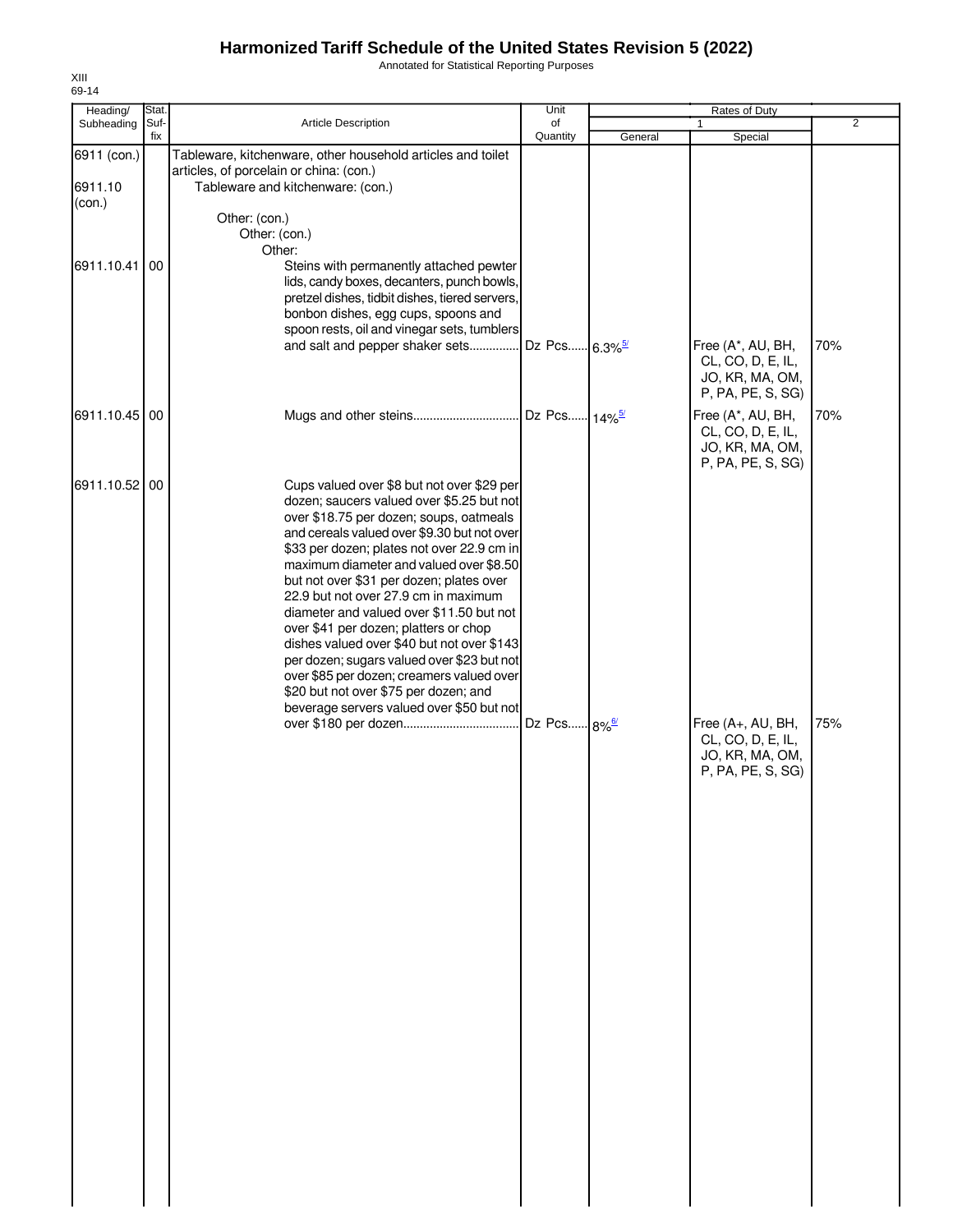Annotated for Statistical Reporting Purposes

| Heading/                         | Stat.    |                                                                                                                                                                                                                                                                                                                                                                                                                                           | Unit     |                        | Rates of Duty                                                                                       |                |
|----------------------------------|----------|-------------------------------------------------------------------------------------------------------------------------------------------------------------------------------------------------------------------------------------------------------------------------------------------------------------------------------------------------------------------------------------------------------------------------------------------|----------|------------------------|-----------------------------------------------------------------------------------------------------|----------------|
| Subheading                       | Suf-     | <b>Article Description</b>                                                                                                                                                                                                                                                                                                                                                                                                                | of       |                        | 1                                                                                                   | $\overline{2}$ |
|                                  | fix      |                                                                                                                                                                                                                                                                                                                                                                                                                                           | Quantity | General                | Special                                                                                             |                |
| 6911 (con.)<br>6911.10<br>(con.) |          | Tableware, kitchenware, other household articles and toilet<br>articles, of porcelain or china: (con.)<br>Tableware and kitchenware: (con.)                                                                                                                                                                                                                                                                                               |          |                        |                                                                                                     |                |
| 6911.10.58 00                    |          | Other: (con.)<br>Other: (con.)<br>Other: (con.)<br>Cups valued over \$29 per dozen; saucers<br>valued over \$18.75 per dozen; soups,                                                                                                                                                                                                                                                                                                      |          |                        |                                                                                                     |                |
|                                  |          | oatmeals and cereals valued over \$33 per<br>dozen; plates not over 22.9 cm in<br>maximum diameter and valued over \$31<br>per dozen; plates over 22.9 but not over<br>27.9 cm in maximum diameter and valued<br>over \$41 per dozen; platters or chop<br>dishes valued over \$143 per dozen; sugars<br>valued over \$85 per dozen; creamers<br>valued over \$75 per dozen; and beverage<br>servers valued over \$180 per dozen Dz Pcs 6% |          |                        | Free (A+, AU, BH,<br>CL, CO, D, E, IL,<br>JO, KR, MA, OM,                                           | 75%            |
| 6911.10.60 00                    |          |                                                                                                                                                                                                                                                                                                                                                                                                                                           |          |                        | P, PA, PE, S, SG)<br>Free (A*, AU, BH,<br>CL, CO, D, E, IL,<br>JO, KR, MA, OM,<br>P, PA, PE, S, SG) | 75%            |
| 6911.10.80                       |          |                                                                                                                                                                                                                                                                                                                                                                                                                                           |          | $20.8\%$ <sup>6/</sup> | Free (A+, AU, BH,<br>CL, CO, D, E, IL,<br>JO, KR, MA, OM,<br>P, PA, PE, S, SG)                      | 75%            |
|                                  | 10       | Suitable for food or drink contact Dz Pcs                                                                                                                                                                                                                                                                                                                                                                                                 |          |                        |                                                                                                     |                |
|                                  | 90       |                                                                                                                                                                                                                                                                                                                                                                                                                                           |          |                        |                                                                                                     |                |
| 6911.90.00                       |          |                                                                                                                                                                                                                                                                                                                                                                                                                                           |          | $5.4\%$ <sup>6/</sup>  | Free (A*, AU, BH,<br>CL, CO, D, E, IL,<br>JO, KR, MA, OM,<br>P, PA, PE, S, SG)                      | 70%            |
|                                  | 10<br>50 |                                                                                                                                                                                                                                                                                                                                                                                                                                           | No.      |                        |                                                                                                     |                |
|                                  |          |                                                                                                                                                                                                                                                                                                                                                                                                                                           |          |                        |                                                                                                     |                |
|                                  |          |                                                                                                                                                                                                                                                                                                                                                                                                                                           |          |                        |                                                                                                     |                |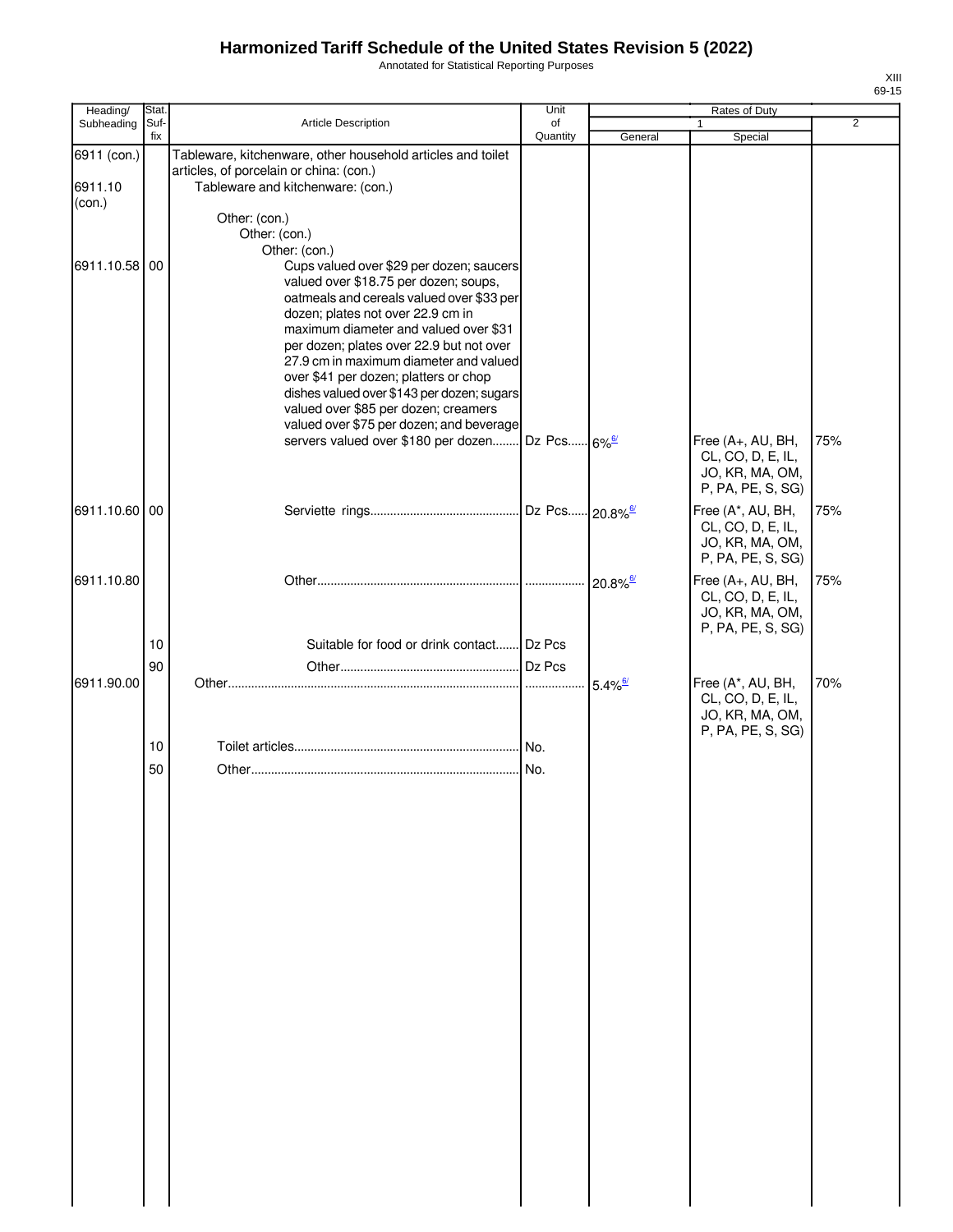Annotated for Statistical Reporting Purposes

| Heading/      | Stat. |                                                                                                                                                                                                                                                                                                                                                                             | Unit                      |                       |                                                                                |                |
|---------------|-------|-----------------------------------------------------------------------------------------------------------------------------------------------------------------------------------------------------------------------------------------------------------------------------------------------------------------------------------------------------------------------------|---------------------------|-----------------------|--------------------------------------------------------------------------------|----------------|
| Subheading    | Suf-  | Article Description                                                                                                                                                                                                                                                                                                                                                         | of                        |                       |                                                                                | $\overline{2}$ |
| 6912.00       | fix   | Ceramic tableware, kitchenware, other household articles and<br>toilet articles, other than of porcelain or china:                                                                                                                                                                                                                                                          | Quantity                  | General               | Special                                                                        |                |
| 6912.00.10 00 |       | Tableware and kitchenware:<br>Of coarse-grained earthenware, or of coarse-grained<br>stoneware; of fine-grained earthenware, whether or<br>not decorated, having a reddish-colored body and a<br>lustrous glaze which, on teapots, may be any color,<br>but which, on other articles, must be mottled, streaked<br>or solidly colored brown to black with metallic oxide or |                           |                       |                                                                                |                |
|               |       |                                                                                                                                                                                                                                                                                                                                                                             | Dz Pcs 0.7% <sup>6/</sup> |                       | Free (A*, AU, BH,<br>CL, CO, D, E, IL,<br>JO, KR, MA, OM,<br>P, PA, PE, S, SG) | 25%            |
| 6912.00.20 00 |       | Other:<br>Hotel or restaurant ware and other ware not                                                                                                                                                                                                                                                                                                                       | Dz Pcs 28% <sup>5/</sup>  |                       | Free (A+, AU, BH,<br>CL, CO, D, E, IL,<br>JO, KR, MA, OM,                      | 55%            |
| 6912.00.35    |       | Other:<br>Available in specified sets:<br>In any pattern for which the aggregate                                                                                                                                                                                                                                                                                            |                           |                       | P, PA, PE, S, SG)                                                              |                |
|               |       | value of the articles listed in additional U.S.<br>note 6(b) of this chapter is not over \$38                                                                                                                                                                                                                                                                               | .                         | $9.8\%$ <sup>5/</sup> | Free (A*, AU, BH,<br>CL, CO, D, E, IL,<br>JO, KR, MA, OM,<br>P, PA, PE, S, SG) | 55%            |
|               | 10    | Plates not over 27.9 cm in maximum<br>dimension; teacups and saucers;<br>mugs; soups, fruits and cereals, the<br>foregoing not over 22.9 cm in                                                                                                                                                                                                                              | Dz Pcs                    |                       |                                                                                |                |
| 6912.00.39    | 50    | In any pattern for which the aggregate<br>value of the articles listed in additional U.S.<br>note 6(b) of this chapter is over \$38                                                                                                                                                                                                                                         | Dz Pcs<br>.               | $4.5\%$               | Free (A+, AU, BH,<br>CL, CO, D, E, IL,                                         | 55%            |
|               | 10    | Plates not over 27.9 cm in maximum<br>dimension; teacups and saucers;<br>mugs; soups, fruits and cereals, the<br>foregoing not over 22.9 cm in                                                                                                                                                                                                                              | Dz Pcs                    |                       | JO, KR, MA, OM,<br>P, PA, PE, S, SG)                                           |                |
|               | 50    |                                                                                                                                                                                                                                                                                                                                                                             | Dz Pcs                    |                       |                                                                                |                |
|               |       |                                                                                                                                                                                                                                                                                                                                                                             |                           |                       |                                                                                |                |
|               |       |                                                                                                                                                                                                                                                                                                                                                                             |                           |                       |                                                                                |                |
|               |       |                                                                                                                                                                                                                                                                                                                                                                             |                           |                       |                                                                                |                |
|               |       |                                                                                                                                                                                                                                                                                                                                                                             |                           |                       |                                                                                |                |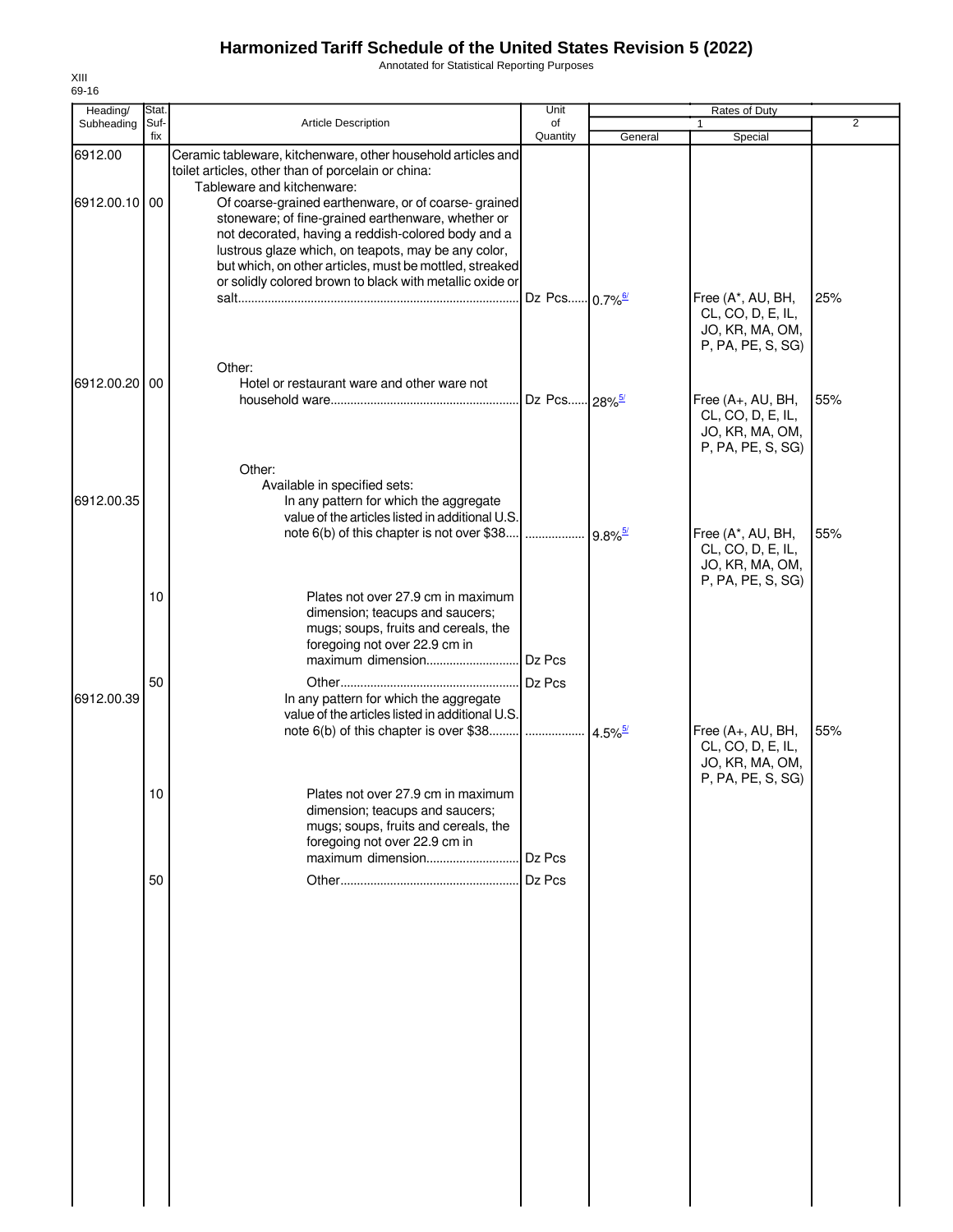Annotated for Statistical Reporting Purposes

| Heading/          | Stat.       |                                                                                                                                                                                                                                                                                                                                                                                                                                                                            | Unit                              |         | Rates of Duty                                                                                       |       |  |
|-------------------|-------------|----------------------------------------------------------------------------------------------------------------------------------------------------------------------------------------------------------------------------------------------------------------------------------------------------------------------------------------------------------------------------------------------------------------------------------------------------------------------------|-----------------------------------|---------|-----------------------------------------------------------------------------------------------------|-------|--|
| Subheading        | Suf-<br>fix | Article Description                                                                                                                                                                                                                                                                                                                                                                                                                                                        | of<br>Quantity                    | General | $\mathbf{1}$<br>Special                                                                             | 2     |  |
| 6912.00<br>(con.) |             | Ceramic tableware, kitchenware, other household articles and<br>toilet articles, other than of porcelain or china: (con.)<br>Tableware and kitchenware: (con.)<br>Other: (con.)<br>Other: (con.)<br>Other:                                                                                                                                                                                                                                                                 |                                   |         |                                                                                                     |       |  |
| 6912.00.41 00     |             | Steins with permanently attached pewter<br>lids; candy boxes, decanters, punch bowls,<br>pretzel dishes, tidbit dishes, tiered servers,<br>bonbon dishes, egg cups, spoons and<br>spoon rests, oil and vinegar sets, tumblers<br>and salt and pepper shaker sets Dz Pcs 3.9% <sup>5/</sup>                                                                                                                                                                                 |                                   |         | Free (A*, AU, BH,<br>CL, CO, D, E, IL,<br>JO, KR, MA, OM,                                           | 55%   |  |
| 6912.00.44 00     |             |                                                                                                                                                                                                                                                                                                                                                                                                                                                                            |                                   |         | P, PA, PE, S, SG)<br>Free (A*, AU, BH,<br>CL, CO, D, E, IL,<br>JO, KR, MA, OM,<br>P, PA, PE, S, SG) | 55%   |  |
| 6912.00.45 00     |             | Cups valued over \$5.25 per dozen;<br>saucers valued over \$3 per dozen; soups,<br>oatmeals and cereals valued over \$6 per<br>dozen; plates not over 22.9 cm in<br>maximum diameter and valued over \$6<br>per dozen; plates over 22.9 but not over<br>27.9 cm in maximum diameter and valued<br>over \$8.50 per dozen; platters or chop<br>dishes valued over \$35 per dozen; sugars<br>valued over \$21 per dozen; creamers<br>valued over \$15 per dozen; and beverage |                                   |         |                                                                                                     |       |  |
|                   |             | servers valued over \$42 per dozen Dz Pcs 4.5% <sup>5/</sup>                                                                                                                                                                                                                                                                                                                                                                                                               |                                   |         | Free (A+, AU, BH,<br>CL, CO, D, E, IL,<br>JO, KR, MA, OM,<br>P, PA, PE, S, SG)                      | 55%   |  |
| 6912.00.46 00     |             |                                                                                                                                                                                                                                                                                                                                                                                                                                                                            |                                   |         | Free (A*, AU, BH,<br>CL, CO, D, E, IL,<br>JO, KR, MA, OM,<br>P, PA, PE, S, SG)                      | 55%   |  |
| 6912.00.48        | 10          | Suitable for food or drink contact                                                                                                                                                                                                                                                                                                                                                                                                                                         | Dz Pcs                            |         | Free (A*, AU, BH,<br>CL, CO, D, E, IL,<br>JO, KR, MA, OM,<br>P, PA, PE, S, SG)                      | 55%   |  |
| 6912.00.50 00     | 90          |                                                                                                                                                                                                                                                                                                                                                                                                                                                                            | Dz Pcs<br>Dz Pcs 6% <sup>5/</sup> |         | Free (A*, AU, BH,<br>CL, CO, D, E, IL,<br>JO, KR, MA, OM,<br>P, PA, PE, S, SG)                      | 50.5% |  |
|                   |             |                                                                                                                                                                                                                                                                                                                                                                                                                                                                            |                                   |         |                                                                                                     |       |  |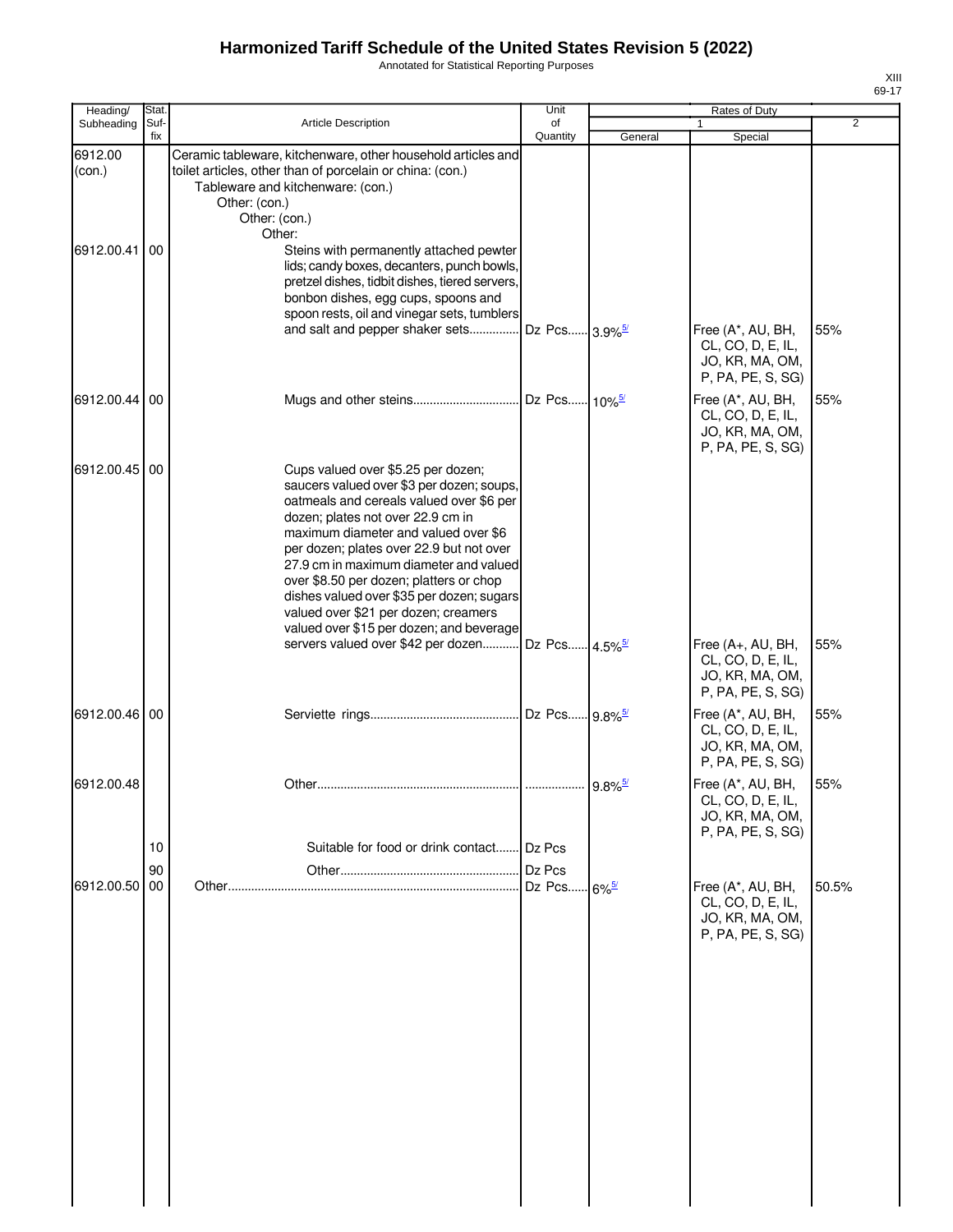Annotated for Statistical Reporting Purposes

| Heading/                                  | Stat.       |                                                                                                                                                                                                                                                                                      | Unit                                                 |                        | Rates of Duty                                                                     |                |  |
|-------------------------------------------|-------------|--------------------------------------------------------------------------------------------------------------------------------------------------------------------------------------------------------------------------------------------------------------------------------------|------------------------------------------------------|------------------------|-----------------------------------------------------------------------------------|----------------|--|
| Subheading                                | Suf-<br>fix | Article Description                                                                                                                                                                                                                                                                  | of<br>Quantity                                       | General                | 1.<br>Special                                                                     | $\overline{2}$ |  |
| 6913<br>6913.10<br>6913.10.10 00          |             | Statuettes and other ornamental ceramic articles:<br>Of porcelain or china:<br>Statues, statuettes and handmade flowers, valued<br>over \$2.50 each and produced by professional<br>sculptors or directly from molds made from original<br>models produced by professional sculptors | Dz Pcs Free <sup>6/</sup>                            |                        |                                                                                   | 20%            |  |
| 6913.10.20                                | 00          | Other:                                                                                                                                                                                                                                                                               | Dz Pcs 3.3% <sup>6/</sup>                            |                        | Free (A*, AU, BH,<br>CL, CO, D, E, IL,<br>JO, KR, MA, OM,                         | 70%            |  |
| 6913.10.50 00<br>6913.90<br>6913.90.10 00 |             | Other:<br>Statues, statuettes and handmade flowers, valued<br>over \$2.50 each and produced by professional<br>sculptors or directly from molds made from original                                                                                                                   | Dz Pcs Free <sup>6/</sup>                            |                        | P, PA, PE, S, SG)                                                                 | 70%            |  |
|                                           |             | models produced by professional sculptors<br>Other:                                                                                                                                                                                                                                  | Dz Pcs Free <sup>6/</sup>                            |                        |                                                                                   | 20%            |  |
| 6913.90.20 00<br>6913.90.30 00            |             | Of earthenware, whether or not decorated, having<br>a reddish-colored body and a lustrous glaze, and<br>mottled, streaked or solidly colored brown to black                                                                                                                          | Dz Pcs Free <sup>6/</sup>                            |                        |                                                                                   | 50%            |  |
| 6913.90.50 00                             |             |                                                                                                                                                                                                                                                                                      | Dz Pcs Free <sup>6/</sup><br>Dz Pcs 6% <sup>6/</sup> |                        | Free (A*, AU, BH,<br>CL, CO, D, E, IL,<br>JO, KR, MA, OM,                         | 25%<br>51.5%   |  |
| 6914<br>6914.10<br>6914.10.40 00          |             | Other ceramic articles:<br>Of porcelain or china:<br>Ceramic ferrules of porcelain or china, not exceeding<br>3 mm in diameter or 25 mm in length, having a fiber<br>channel opening and/or ceramic mating sleeves of                                                                | Dz Pcs Free <sup>1/</sup>                            |                        | P, PA, PE, S, SG)                                                                 | 60%            |  |
| 6914.10.80 00                             |             |                                                                                                                                                                                                                                                                                      | Dz Pcs 9%1/                                          |                        | Free (A, AU, BH, CL, 60%<br>CO, D, E, IL, JO,<br>KR, MA, OM, P,<br>PA, PE, S, SG) |                |  |
| 6914.90<br>6914.90.41 00                  |             | Other:<br>Ceramic ferrules of alumina or zirconia, not exceeding<br>3 mm in diameter or 25 mm in length, having a fiber<br>channel opening and/or ceramic mating sleeves of                                                                                                          | Dz Pcs                                               | ⊶ Free <sup>1/</sup>   |                                                                                   | 45%            |  |
| 6914.90.80 00                             |             |                                                                                                                                                                                                                                                                                      | Dz Pcs                                               | $-5.6\%$ <sup>7/</sup> | Free (A*, AU, BH,<br>CL, CO, D, E, IL,<br>JO, KR, MA, OM,<br>P, PA, PE, S, SG)    | 45%            |  |
|                                           |             |                                                                                                                                                                                                                                                                                      |                                                      |                        |                                                                                   |                |  |